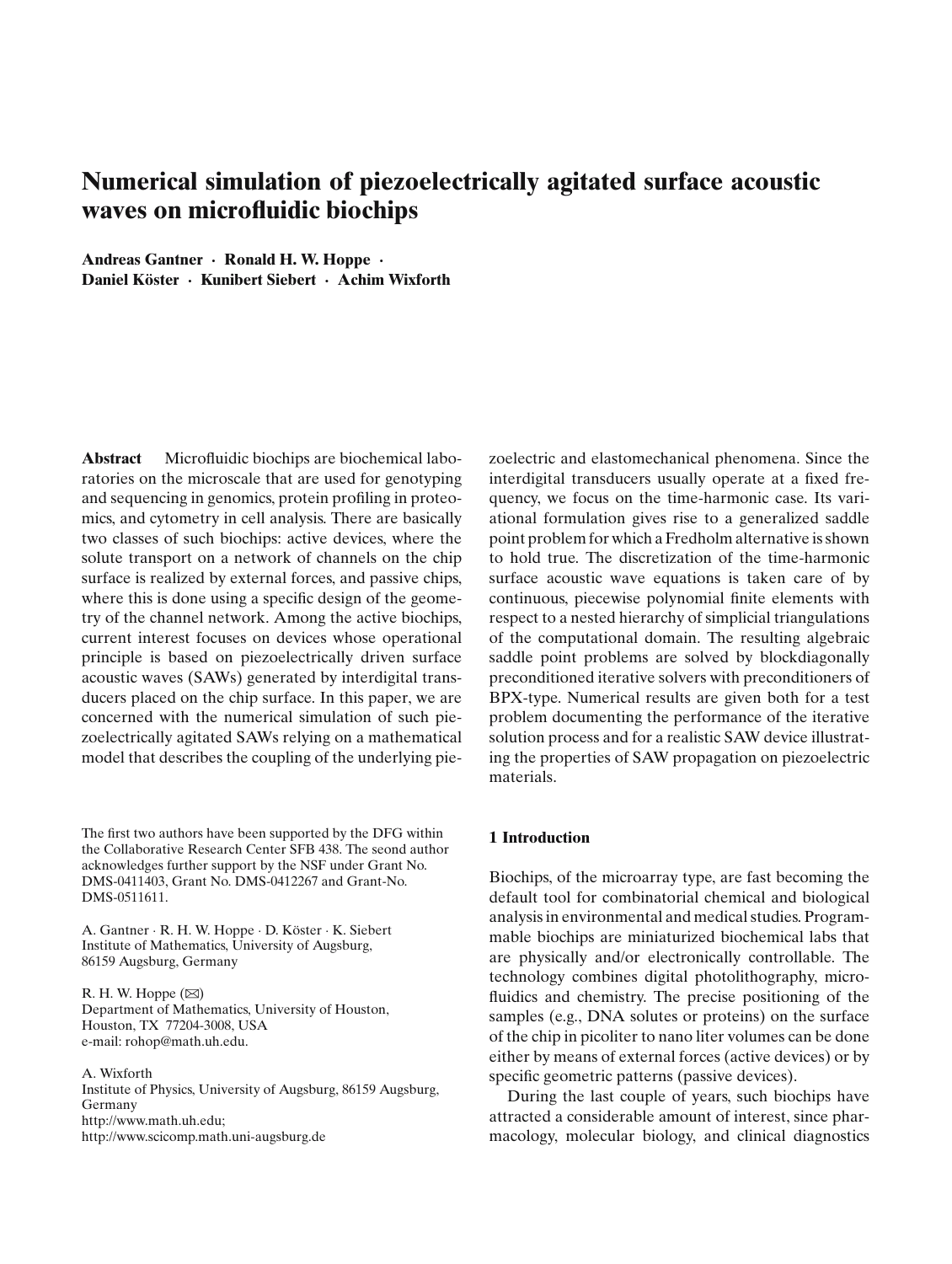require the precise handling of precious, tiny samples and costly reagents in amounts of nanoliters. Biochips can transport such volumes and perform biochemical analysis of the samples. Microfluidic biochips and microarrays are used in pharmaceutical, medical and forensic applications as well as in academic research and development for high throughput screening, genotyping and sequencing by hybridization in genomics, protein profiling in proteomics, and cytometry in cell analysis [\[42](#page-15-0)]. Traditional technologies rely on fluorescent dyes, radioactive markers, or nanoscale gold-beads based on positive hybridization processes. However, these methods only allow a relatively small number of DNA probes per assay, and they only yield endpoint results and do not provide information about the kinetics of the processes. With the need for better sensitivity, flexibility, cost-effectiveness and a significant speed-up of hybridization, the current technological trend is obtained by the integration of the microfluidics on the chips itself. Very recent and novel devices are surface acoustic wave (SAW) driven microfluidic biochips whose operational mode is based on piezoelectrically actuated SAWs on the surface of a chip which transport the droplet containing probe along a lithographically produced network to marker molecules placed at prespecified surface locations (cf., e.g., [\[2](#page-14-0),[8,](#page-15-1)[43](#page-15-2),[52,](#page-16-0)[56](#page-16-1)[,53](#page-16-2),[55\]](#page-16-3)). By changing the surface chemistry appropriately, a fluidic network is produced on the chip: without mechanical tools the chip is equipped with paths on which samples (and reagents) propagate as if on tracks. This is done lithographically by a lateral modulation of the wetting properties of the free surface which leads to pronounced hydrophilic and super-hydrophobic regions with significantly different wetting angles. Small amounts of reagents are confined to these tracks in contrast to mechanical barriers used in conventional microfluidics.

The core of the technology are nanopumps featuring SAWs generated by electric pulses of high frequency. These waves propagate like a miniaturized earthquake (nanoscale earthquake) and in this way transport liquids along the surface of the chip (cf. Fig. [1\)](#page-1-0). Figure [2](#page-1-1) below gives an illustration of a nano titration chip. On the fluidic network a small portion of titrate solution (middle) is separated from a larger volume (right). SAWs transport this quantity towards the analyte (left) at the reaction site. Once a critical concentration is attained, it can be either detected by a change of the color of the analyte or a change of the conductivity. In the latter case, this can be easily measured by a sensor that is integrated on the same chip. Surface acoustic waves have been used for a long time in high frequency applications (cf., e.g., [\[13](#page-15-3)[,36](#page-15-4),[40](#page-15-5)[,54](#page-16-4)]). Using SAW-principles, it is now possible to combine microelectronics and biochemistry.



<span id="page-1-0"></span>**Fig. 1** Working principle of an SAW biochip



**Fig. 2** Fluidic network on the surface of the chip

<span id="page-1-1"></span>Modern semiconductor technology enables the costeffective production of devices that unify biological functionality, sensors and pumps for the transport of samples. These devices can be easily integrated in electronic systemslike those that are used in point-of-care diagnostics (see  $[4, 9, 45, 46, 49]$  $[4, 9, 45, 46, 49]$  $[4, 9, 45, 46, 49]$  $[4, 9, 45, 46, 49]$  $[4, 9, 45, 46, 49]$  $[4, 9, 45, 46, 49]$  $[4, 9, 45, 46, 49]$  $[4, 9, 45, 46, 49]$  $[4, 9, 45, 46, 49]$  $[4, 9, 45, 46, 49]$ ).

The nanopump consists of a piezoelectric substrate which is equipped with so-called interdigital transducers on the surface. Radio-frequency signals are fed into those transducers and are converted to a deformation of the crystal underground. In this way, a mechanical wave is launched across the surface with wavelengths in the range of a few microns and amplitudes about only a nanometer. Liquids on the surface are subject to the vibrating force and absorb parts of the energy. The absorbtion of energy for variousfrequencies depends on the density and viscosity.These properties are ultimately determined by the atomic composition, molecular structure and dynamics of the fluid.

Surface acoustic waves of larger amplitudes move liquid droplets as a whole whereas low power SAWs induce some sort of an internal streaming. The latter case enables to construct SAW based nanomixers. If the frequency of the SAW is changed, different streaming patterns are induced and superimposed within the droplet that leads to a homogeneous blend of the water and the probe much faster than by more conventional diffusion type microfluidic mixing techniques.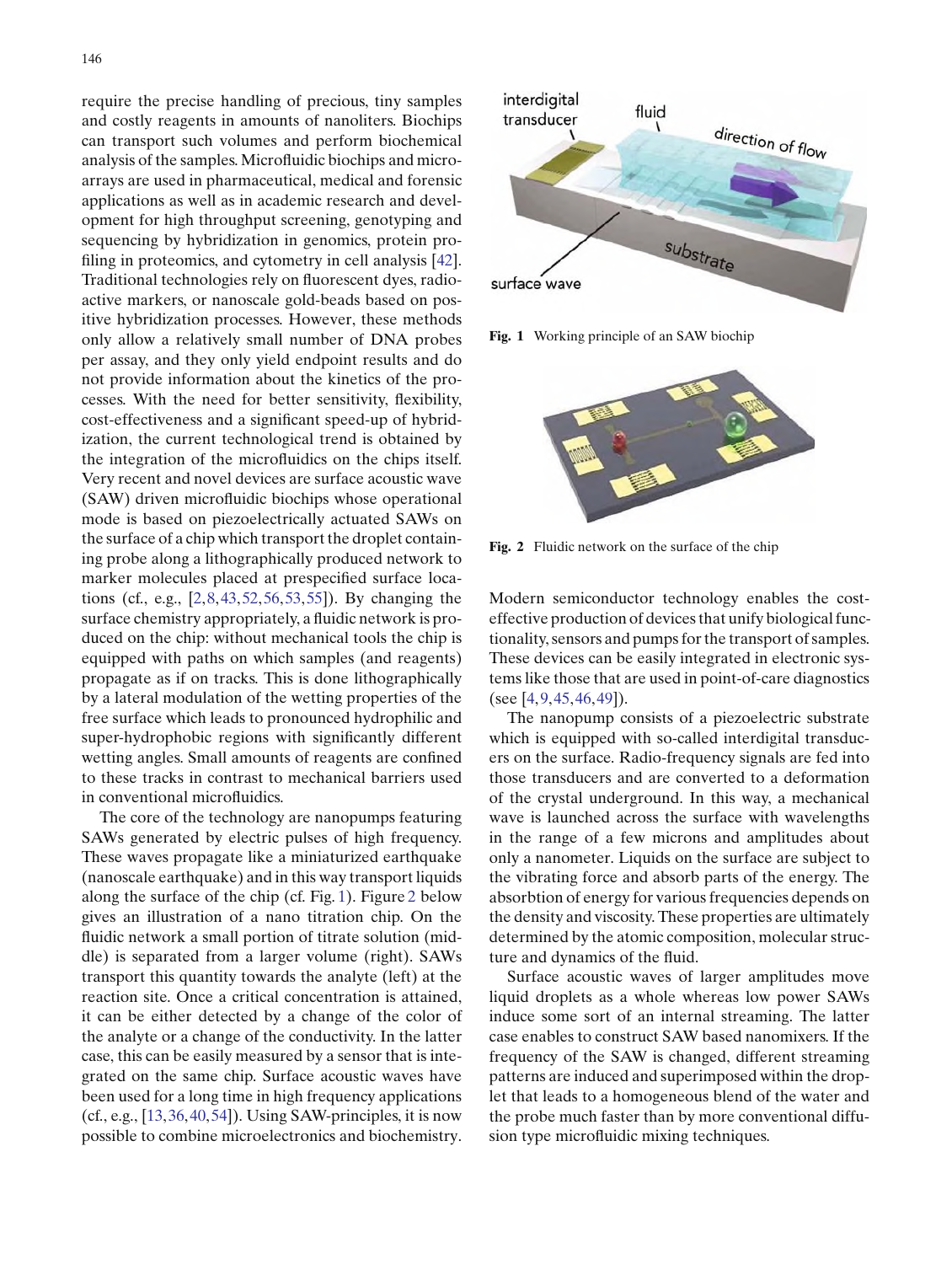

<span id="page-2-0"></span>**Fig. 3** Surface acoustic wave nanomixer; with agitation (*top*), without agitation (*below*)

Figure [3](#page-2-0) illustrates the effect of nanomixing in case of the dissolution of a fluorescent dye deposited on the chip surface with agitation (acoustically induced mixing) and without agitation. By using SAW nanopumps, different reagents can be efficiently mixed, separated or moved to different reaction sites on the chip. Compared with conventional micro titer plates, the respective volumes are reduced by several orders of magnitudes.

The paper is organized as follows: in Sect. 2, we give a brief outline of the theory of piezoelectricity. In Sect. 3, we deal with the physical modeling of piezoelectrically driven SAWs followed by the formulation and analysis of a mathematical solution theory in a variational framework which is provided in Sect. 4. Section 5 is devoted to the finite element discretization of the time-harmonic SAW equations, and Sect. 6 describes the numerical solution of the resulting algebraic saddle point problem and the associated Schur complement system by preconditioned iterative solvers with blockdiagonal multilevel preconditioners of BPX-type. Finally, in Sect. 7 we provide a detailed documentation of numerical results illustrating the performance of the iterative solvers as well as the properties of SAW propagation on a realistic piezoelectrical SAW device.

#### **2 The theory of piezoelectricity**

In piezoelectric materials, the mechanical stress *σ* depends linearly on the electric field **E**, in contrast to non-piezoelectric materials where the effectis quadratic.

Piezoelectric materials also show the reverse effect to generate an electric field when subjected to mechanical stress. These properties are called the piezoelectric effect and the inverse piezoelectric effect, respectively. The origin of the piezoelectric effect is related to an asymmetry in the unit cell of a piezoelectric crystal and can be observed only in materials with a polar axis, i.e., in face of a rotational symmetry around this axis there are differences in the two directions of this axis (cf. Fig. [4\)](#page-2-1). Crystallographers recognize 32 classes of crystals of which twenty exhibit the piezoelectric effect.



<span id="page-2-1"></span>**Fig. 4** Polar axis of a piezoelectric crystal



<span id="page-2-2"></span>**Fig. 5** Crystallographic structure of a "PZT" material: temperature above (*left*) and below (*right*) the Curie point

Figure [5](#page-2-2) shows a traditional "PZT" piezoelectric material consisting of a small, tetravalent metal ion, usually titanium or zirconium, in a lattice of larger divalent metal ions, usually lead or barium, and  $O<sub>2</sub>$ -ions. Such materials show a simple cubic symmetry above the Curie temperature and are thus isotropic before poling. After poling, they exhibit a tetragonal symmetry below the Curie temperature (see Fig. [5,](#page-2-2) right). Above this temperature, they lose the piezoelectric properties again.

Although the magnitudes of piezoelectric voltages, movements, or forces are small, and often require amplification (for instance, a typical disc of piezoelectric ceramic will increase or decrease in thickness by only a small fraction of a millimeter), piezoelectric materials have been adapted to a wide range of applications: the piezoelectric effect is used in sensing applications, such as in force or displacement sensors. The inverse piezoelectric effect is used in actuation applications, for instance in motors and devices that precisely control positioning, and in generating sonic and ultrasonic signals. Typical piezoelectric materials are quartz  $(SiO<sub>2</sub>)$ , lithium niobate (LiNbO<sub>3</sub>) or barium titanate (BaTiO<sub>3</sub>).

In the sequel, we consider a linear model for piezoelectricity in which the elastic, piezoelectric and dielectric coefficients are treated as constants independent of the magnitude and frequency of applied mechanical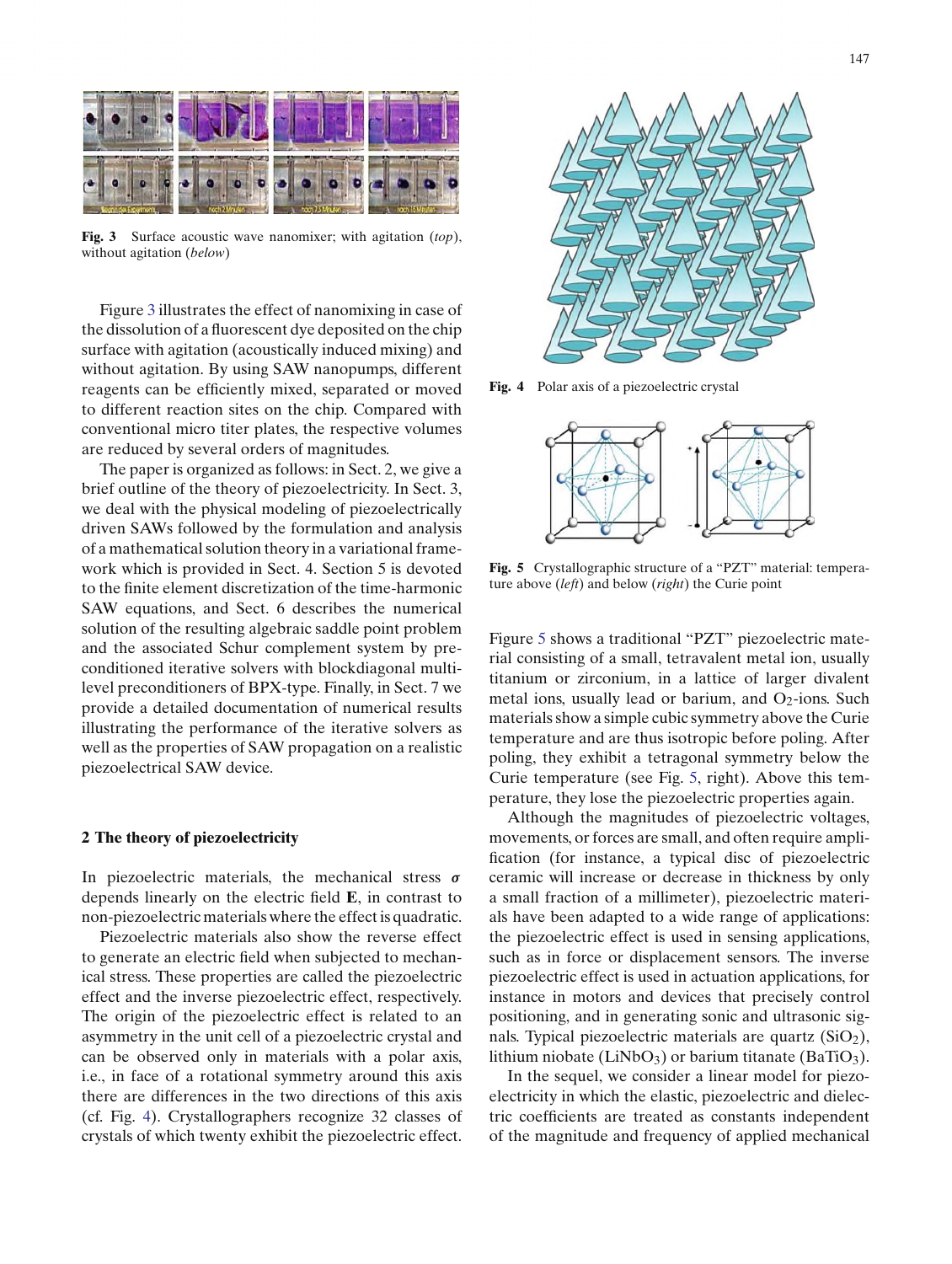stresses and electric fields. The model is macroscopic, i.e., only mean values of the relevant physical magnitudes are incorporated. Real materials involve microscopic effects as well as mechanical and electric dissipation and nonlinear behavior. For further reference on piezoelectric problems we refer to [\[18](#page-15-10),[35\]](#page-15-11) and the references therein.

Denoting by  $\Omega \subset \mathbb{R}^d$ ,  $d = 2$  or  $d = 3$  a Lipschitz domain and by  $[0, T] \subset \mathbb{R}_+$  a time interval, the mechanical displacement  $\mathbf{u} = \mathbf{u}(\mathbf{x}, t)$  of a piezoelectric material, occupying Ω and being exposed to a volume force **b**, is described by the wave equation

$$
\rho \frac{\partial^2 \mathbf{u}}{\partial t^2} - \nabla \cdot \boldsymbol{\sigma} = \mathbf{b} \quad \text{in } Q := \Omega \times [0, T]. \tag{1}
$$

Here,  $\rho$  is the density and  $\sigma = (\sigma_{ij})$  stands for stress tensor. The stress tensor is related to the linearized strain tensor  $\boldsymbol{\epsilon} = (\nabla \mathbf{u} + (\nabla \mathbf{u})^T)/2$  by the constitutive equation (generalized Hooke's law)

<span id="page-3-1"></span>
$$
\sigma_{ij}(\mathbf{u}, \mathbf{E}) = c_{ijkl} \epsilon_{kl}(\mathbf{u}) - e_{kij} E_k.
$$
 (2)

Here,  $\mathbf{E} = (E_k)$  denotes the electric field,  $\mathbf{c} = (c_{iikl})$ is the symmetric, positive definite forth-order elasticity tensor and  $\mathbf{e} = (e_{kij})$  refers to the symmetric third-order piezoelectric tensor. Note that here and in the sequel we adopt Einstein's summation convention.

In piezoelectric materials, the frequency of the occurring electric field wave is considered sufficiently small so that the coupling of electromagnetic waves and elastic waves can be neglected. This means that local perturbations in the electromagnetic field are felt almost instantaneously throughout the domain, so that the electric field can be treated as quasistatic. Practically, this can be achieved by setting the magnetic permeability to zero, corresponding to an infinite speed of the electromagnetic wave. Maxwell's second equation then reduces to  $\nabla \times \mathbf{E} = \mathbf{0}$ , i.e., the electric field is irrotational and thus can be represented as the gradient of an electric scalar potential  $\Phi$  according to  $\mathbf{E} = -\nabla \Phi$ . When the electric field **E** is known, the magnetic field **H** can be obtained from Maxwell's first equation. However, the magnetic field is usually not of interest in piezoelectric computations and is therefore not considered further. Moreover, piezoelectric substrates are nearly perfect isolators, i.e., the density of the free electric charges and the current density can be completely neglected. Consequently, the only relevant Maxwell equation is  $\nabla \cdot \mathbf{D} = 0$ , where  $\mathbf{D} = \mathbf{D}(\mathbf{x}, t)$  is the electric displacement that is related to the electric field **E** by the constitutive equation

 $D_i = \epsilon_{ij} E_j + P_i$ .



<span id="page-3-0"></span>**Fig. 6** The formation of an electric dipole by pressure

Here,  $P = (P_i)$  is the electric polarization and  $\varepsilon = (\varepsilon_{ii})$ stands for the symmetric, positive definite permittivity tensor.

Figure [6](#page-3-0) shows a schematic explanation for the formation of a polarization **P** in an atomic structure when subjected to external stress: In both cases one can see six "point charges", "red" indicating positive and "green" negative charges. In a relaxed state with no forces acting on them, they are arranged at the vertices of a hexagon. In some distance, the positive and negative array of charges will cancel each other out and the potential  $\Phi$  will be zero. If a compressive force is applied to the hexagon, the array is distorted in such a way as to bring two of the positive charges closer together at one end and the negative charges atthe other.Thisforms a dipole where one end of the array is positive and the other one is negative. One can easily imagine a crystal structure made up of these hexagonal arrangements of ions.

In piezoelectric materials, the polarization according to external strain is linear. In analogy to the inverse effect [\(2\)](#page-3-1), we set

$$
D_i(\mathbf{u}, \mathbf{E}) = e_{ikl} \varepsilon_{kl}(\mathbf{u}) + \epsilon_{ij} E_j.
$$
 (3)

Summarizing, the linear field equations of piezoelectricity are given by

$$
\rho \frac{\partial^2 u_i}{\partial t^2} - c_{ijkl} u_{k,lj} - e_{kij} \Phi_{,kj} = b_i \quad \text{in } Q,
$$
 (4)

$$
e_{ikl}u_{k,li} - \epsilon_{ij}\Phi_{,ji} = 0 \quad \text{in } Q. \tag{5}
$$

and the constitutive equations

$$
\sigma_{ij}(\mathbf{u}, \Phi) = c_{ijkl} \varepsilon_{kl}(\mathbf{u}) + e_{kij} \Phi_{,k}, \tag{6}
$$

$$
D_i(\mathbf{u}, \Phi) = e_{ikl} \varepsilon_{kl}(\mathbf{u}) - \varepsilon_{ij} \Phi_j. \tag{7}
$$

The boundary  $\partial \Omega$  is partitioned into two disjoint sets according to

$$
\partial \Omega = \Gamma_u \cup \Gamma_\sigma, \quad \Gamma_\sigma = \partial \Omega \setminus \Gamma_u,
$$
  

$$
\partial \Omega = \Gamma_\Phi \cup \Gamma_D, \quad \Gamma_D = \partial \Omega \setminus \Gamma_\Phi,
$$

where the Dirichlet boundaries  $\Gamma_u$  and  $\Gamma_\Phi$  are assumed to be closed and with non-vanishing *d* − 1-dimensional measure. The piezoelectric equations are supplemented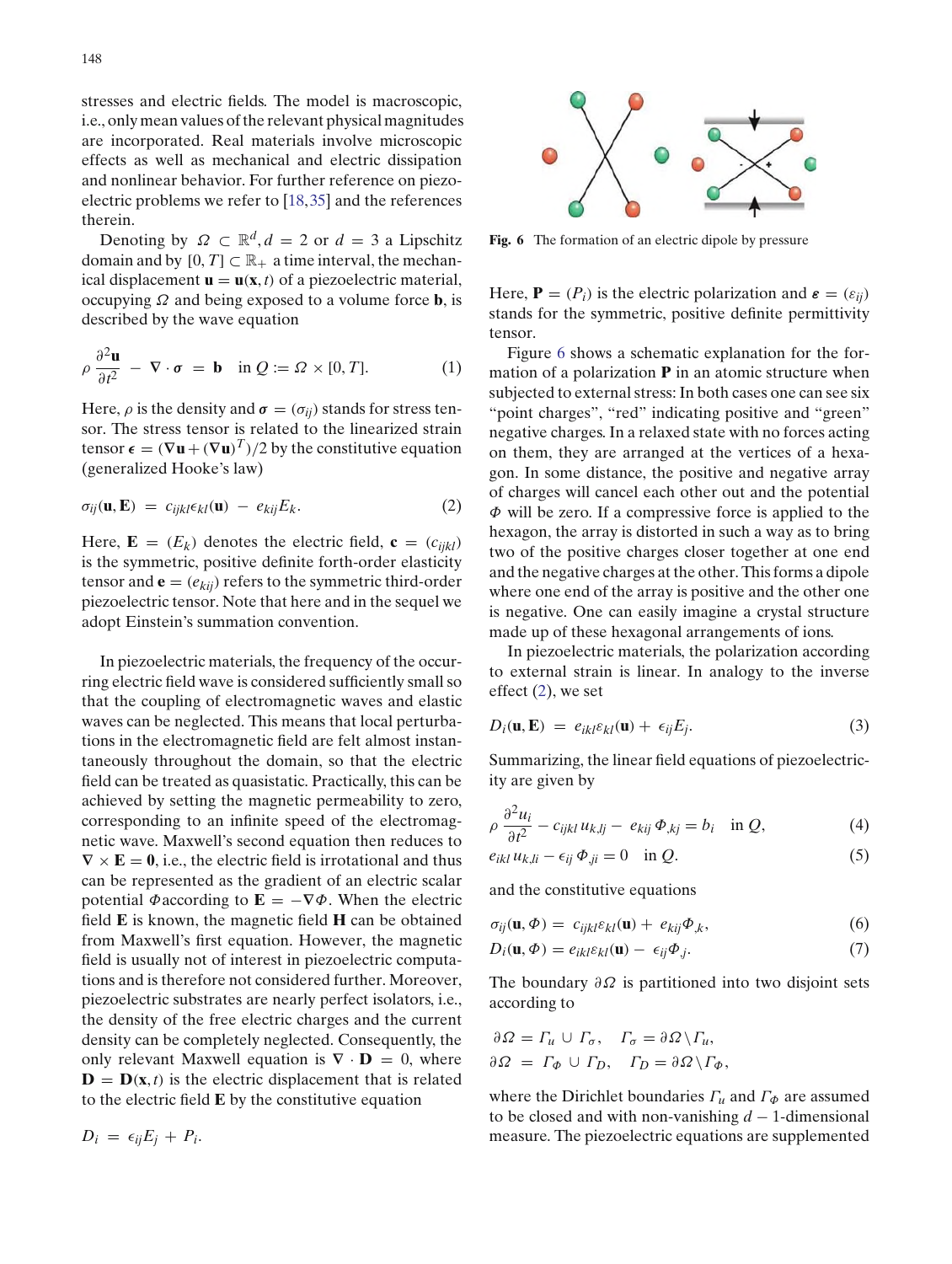by the decoupled boundary conditions

$$
\mathbf{u}|_{\Gamma_u} = \mathbf{u}_{\Gamma},
$$
  
\n
$$
\boldsymbol{\sigma} \cdot \mathbf{n}|_{\Gamma_{\sigma}} = \boldsymbol{\sigma}_n,
$$
 where  $\partial \Omega = \Gamma_u \cup \Gamma_{\sigma},$  (8)

$$
\Phi|_{\Gamma_{\Phi}} = \Phi_{\Gamma},
$$
 where  $\partial \Omega = \Gamma_{\Phi} \cup \Gamma_{D},$   $(9)$   
**D**  $\cdot$  **n**| $\Gamma_{D} = D_{n},$ 

and by the initial conditions

$$
\mathbf{u}(\mathbf{x},0) = \mathbf{u}_0(\mathbf{x}), \quad \frac{\partial \mathbf{u}}{\partial t}(\mathbf{x},0) = \mathbf{u}_1(\mathbf{x}). \tag{10}
$$

Sometimes, it is useful to adopt a compressed notation for the piezoelectric moduli, the Voigt notation (see, e.g., [\[18](#page-15-10),[35](#page-15-11)[,59](#page-16-5)]). By utilizing the symmetry properties of the third- and forth-order tensors they can be reduced to higher dimensional second-order matrices. To this end, we use the identification  $I = (ii)$ , where

| (ij) $(11)$ $(22)$ $(33)$ $(23)$ $(13)$ $(12)$ |  |  |  |
|------------------------------------------------|--|--|--|
| $1 \t 1 \t 2 \t 3 \t 4 \t 5 \t 6$              |  |  |  |

i.e.,  $c_{IK} = c_{ijkl}$ ,  $e_{iK} = e_{ikl}$  and  $\epsilon_I = \epsilon_{ij}$ . With this notation, the characteristic properties of a linear piezoelectric substrate are completely determined by the material matrix

$$
\begin{pmatrix}\nc_{IK} & e_{Kj}^T \\
\epsilon_{11} & e_{12} & e_{13} & e_{14} & e_{15} & e_{16} \\
e_{12} & e_{22} & e_{23} & e_{24} & e_{25} & e_{26} \\
e_{13} & e_{23} & e_{33} & e_{34} & e_{35} & e_{36} \\
e_{14} & e_{24} & e_{34} & e_{44} & e_{45} & e_{46} \\
e_{15} & e_{25} & e_{35} & e_{45} & e_{55} & e_{56} \\
e_{16} & e_{26} & e_{36} & e_{46} & e_{56} & e_{66}\n\end{pmatrix}\n\begin{pmatrix}\ne_{11} & e_{21} & e_{31} \\
e_{12} & e_{22} & e_{32} \\
e_{13} & e_{23} & e_{33} \\
e_{14} & e_{24} & e_{34} \\
e_{15} & e_{25} & e_{35} \\
e_{16} & e_{26} & e_{36}\n\end{pmatrix}
$$
\n
$$
\begin{pmatrix}\ne_{11} & e_{12} & e_{13} \\
e_{21} & e_{22} & e_{23} & e_{24} & e_{25} \\
e_{31} & e_{32} & e_{33} & e_{34} & e_{35} \\
e_{31} & e_{32} & e_{33} & e_{34} & e_{35}\n\end{pmatrix}
$$

.

The matrices  $c_{IK}$  and  $\epsilon_{ii}$  are symmetric with respect to the main diagonal and hence, there are  $21 + 18 + 6 = 45$ independent moduli for the most general piezoelectric substrates. In Table [3](#page-12-0) (see [7.2\)](#page-11-0), we have listed the material matrices for lithium niobate.

## **3 Piezoelectrically driven SAWs**

#### 3.1 Surface acoustic wave devices

Surface acoustic waves are modes of elastic energy propagating at the surface of a solid body. Being the nanometer size analogon of earthquakes, they have been made available to industrial applications during the last two decades. The underlying technique is relatively new, although the first theoretical treatments on the propagation of SAWs at the free surface of a homogenous isotropic elastic solid date back approximately 150 years



**Fig. 7** Interdigital transducer

<span id="page-4-0"></span>(cf. [\[44\]](#page-15-12)). But it was not before White and Voltmer [\[51\]](#page-16-6) succeeded in the production of SAWs on the surface of a piezoelectric substrate that the use of this technology became clear. Nowadays, piezoelectric SAW devices are very popular in signal-processing applications (see, e.g., [\[13](#page-15-3),[20](#page-15-13)[,22](#page-15-14),[30](#page-15-15)[,33](#page-15-16),[36\]](#page-15-4)), which is mostly due to the fact that on homogenous substrates the velocity of SAWs is independent of their frequency.

Surface acoustic waves are easily excited on piezoelectric solids, because substrates deform due to the application of an electric field. Rapid changes of these electric fields are efficiently converted into a real 'nanoquake on a chip'. Such rapid changes can be generated by a metallic electrode comb structure, called interdigital transducer (IDT), deposited on the surface of the piezoelectric material (see Fig. [7\)](#page-4-0).

By applying an alternating voltage to the IDT, a SAW is excited [\[39](#page-15-17)]. Typical frequencies range in the hundred MHz regime, typical wavelengths of SAW are micrometers. Since the SAW components can be manufactured using advanced photolithographic techniques, they meet the requirements ofsmallsize and weight.Thisis also the reason why SAW devices can be mass produced using the same techniques as in semiconductor microfabrication. They receive outstanding response characteristics, especially in filter applications.

Unfortunately, the excitation of an IDT on a piezoelectric substrate can lead to the generation of bulk acoustic waves(BAWs) as well assurface waves.In most applications, such BAWs are certainly undesirable, e.g., in signal processing applications they seriously degrade the filter response. In most analytical treatments, BAWs are neglected.

The typical dimensions of a SAW chip is only a few millimeters, depending on the operating frequency. A wide range of piezoelectric materials are used for the production of SAWdevices, among them lithium niobate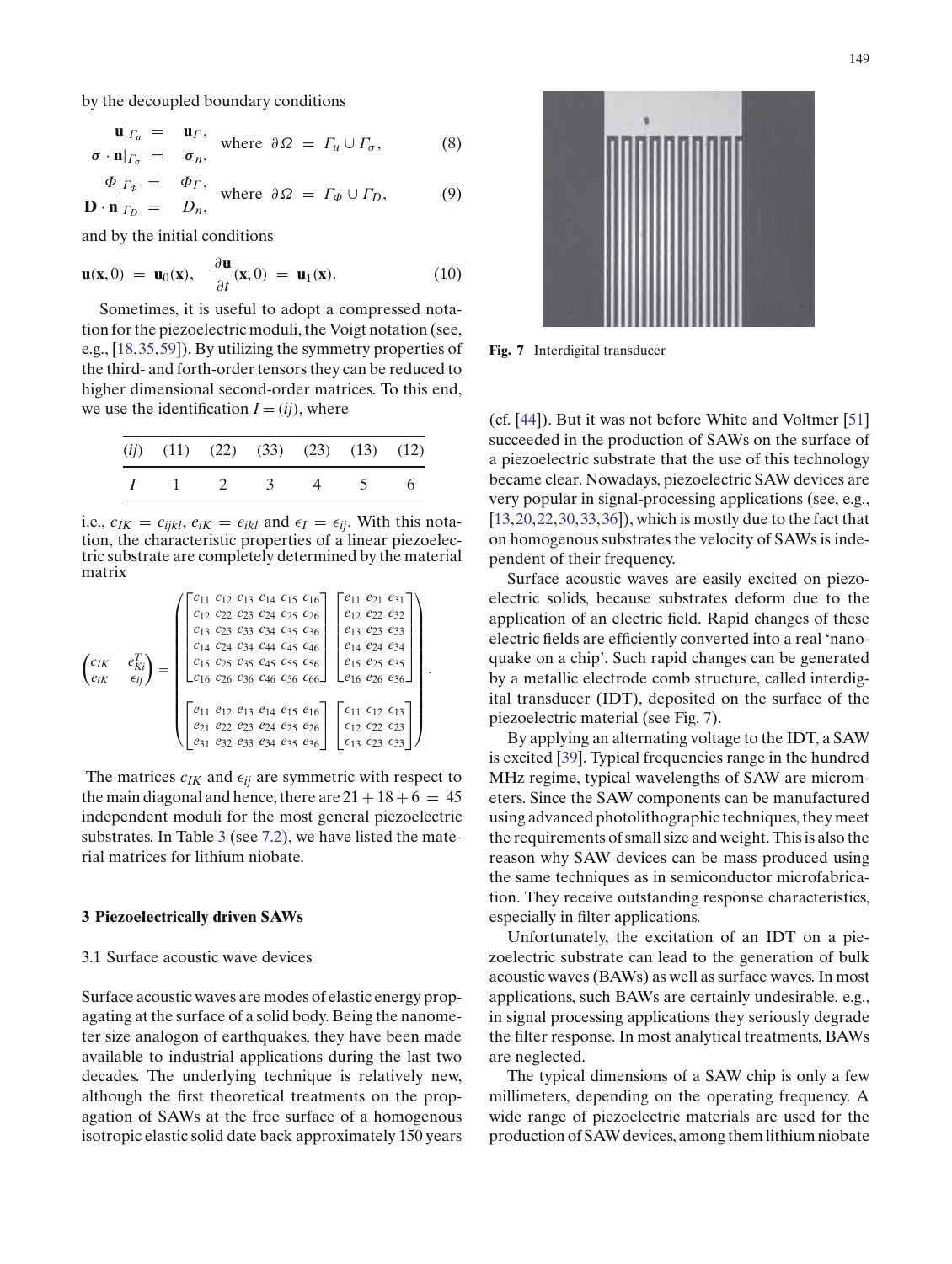150



<span id="page-5-0"></span>**Fig. 8** Modeling of surface acoustic waves. Coordinate system (*left*) and Rayleigh wave (*right*)

 $(LiNbO<sub>3</sub>)$ , lithium tantalate (LiTaO<sub>3</sub>), and quartz (SiO<sub>2</sub>) monocrystals.

#### 3.2 Physical modeling of Rayleigh waves

The type of surface waves considered here are so-called Rayleigh waves (see, e.g., [\[3,](#page-14-2)[34](#page-15-18)]), i.e., these are waves polarized in the sagittal plane and propagating at the free surface at a speed less than that of volume shear elastic waves. These waves usually are considered in a semi-infinite, isotropic and homogenous linear elastic space, which will be fixed as in Fig. [8](#page-5-0) (left).

The sagittal plane is the plane spanned by the unit surface normal and the real wavevector **k**, i.e., the  $(x_1, x_3)$ plane in Fig. [8](#page-5-0) (left). SAWs are strictly confined to the limiting surface of the piezoelectric substrate and practically nil outside a relatively narrow zone. To be precise, the amplitude of the displacement **u** decays exponentially with depth into the substrate  $\begin{bmatrix} 35 \end{bmatrix}$ . In true Rayleigh waves, most of the energy (90%) is concentrated within one wavelength from the surface. Thus, both the mechanical displacements **u** and the electric potential  $\Phi$  should vanish as  $x_3 \to \infty$ . Moreover, since  $x_1$  is the direction of propagation of the wave solutions, there is no dependence of  $\mathbf{u}$  and  $\Phi$  on the  $x_2$  coordinate, since here the surface is assumed to be infinite.

We note that in the physical modeling of SAWs the assumption of an *x*2-independence is extremely simplifying, since piezoelectric materials are in general anisotropic and pure Rayleigh SAWs can be observed only in rare crystal cuts.

The two wave motions in the  $x_1$ - and  $x_3$ -direction are 90 ◦ out of phase in the time domain: if one wave component is at its maximum for a given instant, the other will be zero. Moreover, the displacement in the  $x_3$ -direction will be larger than that in the  $x_1$ -direction. These considerations give rise to

$$
u_i = \alpha_i \exp(-\beta k x_3) \exp(i(\omega t - k x_1)),
$$
  

$$
\Phi = \alpha_4 \exp(-\beta k x_3) \exp(i(\omega t - k x_1)),
$$

where  $\text{Re}(\beta) > 0$ . Hence, in some sense the factor  $\beta$ measures the rate of exponential decay into the substrate. We insert these functions into the piezoelectric equations by

$$
\rho \frac{\partial^2 u_i}{\partial t^2} - c_{ijkl} \frac{\partial^2 u_k}{\partial x_l \partial x_j} - e_{kij} \frac{\partial^2 \Phi}{\partial x_k \partial x_j} = 0,
$$
  

$$
e_{ikl} \frac{\partial^2 u_k}{\partial x_l \partial x_i} - \epsilon_{ij} \frac{\partial^2 \Phi}{\partial x_j \partial x_i} = 0.
$$

This leads to a linear system for the coefficients  $\alpha_i$  of the form

$$
\mathbf{M}\,\pmb{\alpha}=0.
$$

Here,  $\boldsymbol{\alpha} = (\alpha_i) \in \mathbb{C}^4$ ,  $\mathbf{M} = (M_{kl}) \in \mathbb{C}^{4 \times 4}$ , and the coefficients  $M_{kl}$  are quadratic functions in  $\beta$ . For the existence of nontrivial solutions, we have to require that  $\det M = 0$ . Accounting for  $\text{Re}(\beta) > 0$ , we get four possible values for  $\beta$ . For each such  $\beta$ , there is an eigenvector *α*.

The general solution is then obtained as a linear combination of these solutions

$$
u_i = \exp(i(\omega t - kx_1)) \sum_{m=1}^{4} c^{(m)} \alpha_i^{(m)} u_i^{(0m)} \exp(-\beta^{(m)} kx_3),
$$
  

$$
\Phi = \exp(i(\omega t - kx_1)) \sum_{m=1}^{4} c^{(m)} \alpha_4^{(m)} \Phi^{0(m)} \exp(-\beta^{(m)} kx_3),
$$

where i stands for the imaginary unit. We note that the weighting factors  $c^{(m)}$ , representing the value of the phase velocity, have to be chosen according to the boundary conditions.

The use of anisotropic materials causes many differences in detail even though the occurring surface waves share many features. For instance, the waves are still elliptically polarized at each depth and the displacement amplitude decays exponentially into the substrate. But in anisotropic materials, the phase velocity depends on the direction of propagation and in general, the vector of energy flow is not parallel to the wave vector. Moreover, the plane of the elliptical polarization of the displacement does not necessarily correspond to the sagittal plane, but even when it does, the principal axes of the ellipse are not necessarily  $x_1$  and  $x_3$ .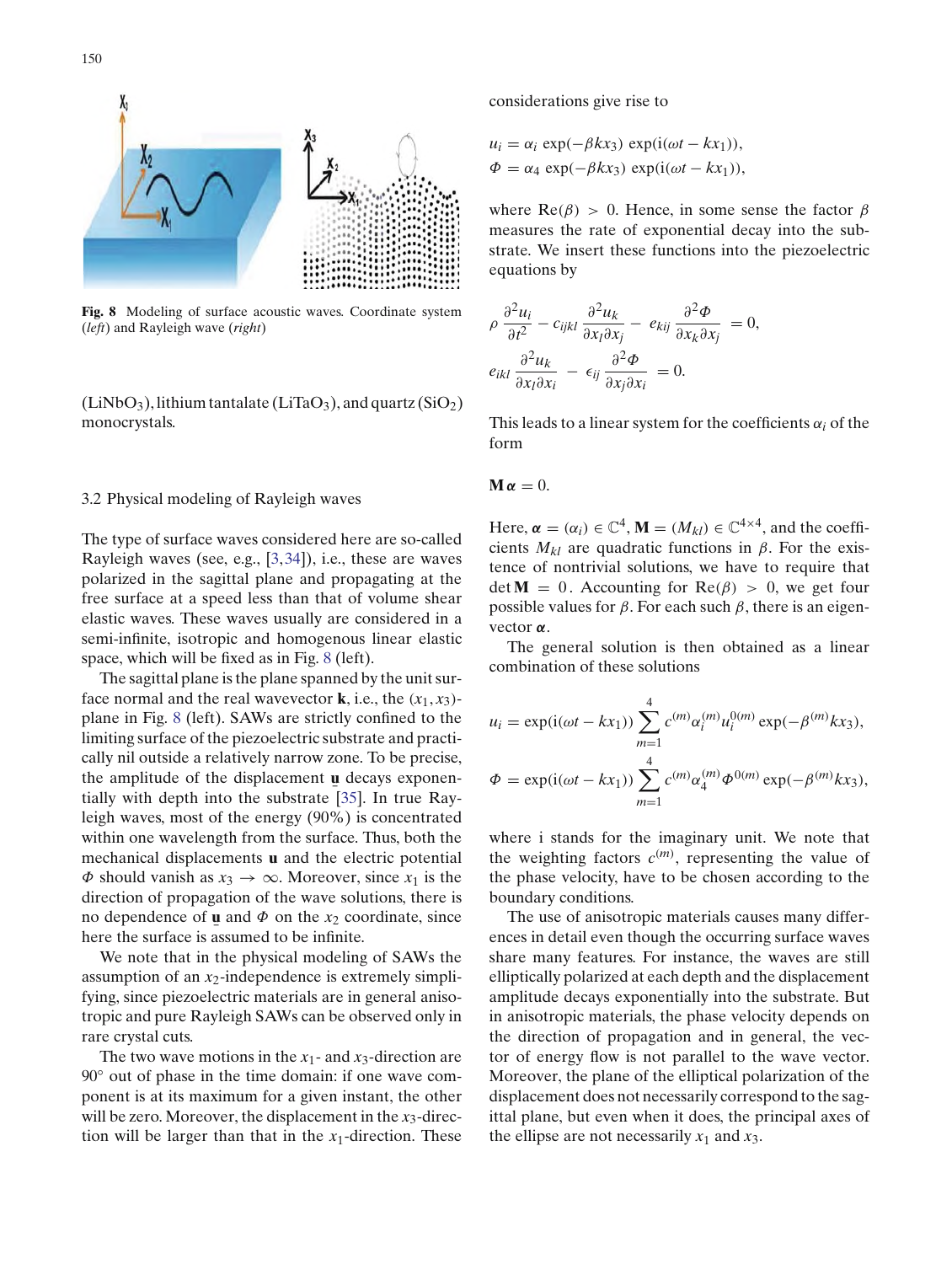#### **4 Mathematical theory of piezoelectric SAWs**

Surface acoustic waves are usually excited by a source interdigital transducer located at  $\Gamma_{\Phi}$  and operating at a fixed frequency  $\omega > 0$ . We treat the excitation as a Dirichlet boundary condition for the electric potential  $\Phi$  and assume that there is no further volume force **b**. Consequently, the piezoelectric equations reduce to

<span id="page-6-0"></span>
$$
\rho \frac{\partial^2 u}{\partial t^2} - c_{ijkl} \frac{\partial^2 u_k}{\partial x_l \partial x_j} - e_{kij} \frac{\partial^2 \Phi}{\partial x_k \partial x_j} = 0, \tag{11}
$$

$$
e_{ikl} \frac{\partial^2 u_k}{\partial x_l \partial x_l} - \epsilon_{ij} \frac{\partial^2 \Phi}{\partial x_j \partial x_l} = 0.
$$
 (12)

In particular, we are looking for time harmonic solutions

$$
\mathbf{u}(\mathbf{x},t) = \text{Re}(\mathbf{u}(\mathbf{x})\exp(-i\omega t)),\tag{13}
$$

$$
\Phi(\mathbf{x},t) = \text{Re}(\Phi(\mathbf{x})\exp(-i\omega t)),\tag{14}
$$

where the functions **u** and  $\Phi$  are complex valued. The boundary conditions are assumed to be of the same form

<span id="page-6-6"></span><span id="page-6-1"></span>
$$
\mathbf{u}(\mathbf{x},t) = \text{Re}(\mathbf{u}_\Gamma(\mathbf{x})\exp(-i\omega t)),\tag{15a}
$$

$$
\sigma(\mathbf{x},t) \cdot \mathbf{n} = \text{Re}(\sigma_n(\mathbf{x}) \exp(-i\omega t)),\tag{15b}
$$

$$
\Phi(\mathbf{x},t) = \text{Re}(\Phi_{\Gamma}(\mathbf{x})\exp(-i\omega t)),\tag{15c}
$$

$$
\mathbf{D}(\mathbf{x},t) \cdot \mathbf{n}|_{\Gamma_D} = \text{Re}(D_n(\mathbf{x}) \exp(-i\omega t)).\tag{15d}
$$

For the variational formulation of  $(11)$ ,  $(12)$ ,  $(15a)$ – $(15d)$ we adopt standard notation of Lebesgue and Sobolev space theory (cf., e.g., [\[1](#page-14-3),[21,](#page-15-19)[37](#page-15-20)]. We denote by  $L^2(\Omega)$  $(L^2(\Omega))$  the Lebesgue of square integrable complex valued functions (vector fields) on  $\Omega$  with inner product  $(\cdot, \cdot)_{0,\Omega}$  and norm  $\| \cdot \|_{0,\Omega}$  and by  $H^k(\Omega)$  (H<sup>k</sup> $(\Omega)$ ) the Sobolev space of complex valued square integrable functions (vector fields) having square integrable weak derivatives up to order  $k \in \mathbb{N}$  with inner product  $(\cdot, \cdot)_{k,\Omega}$ and norm  $\| \cdot \|_{k,\Omega}$ . For  $\Gamma' \subseteq \partial \Omega$ , we refer to  $H^{1/2}(\Gamma')$  $(\mathbf{H}^{1/2}(\Gamma'))$  as the trace space associated with  $H^1(\Omega)$  $(\mathbf{H}^1(\Omega))$ . The subspace  $H^1_{0,\Gamma'}(\Omega)$   $(\mathbf{H}^1_{0,\Gamma'}(\Omega))$  stands for the subspace of functions (vector fields) on  $\Omega$  with vanishing trace on  $\Gamma'$  (omitting the subindex  $\Gamma'$ , if  $\Gamma' =$  $\partial \Omega$ ). Moreover, we denote by  $H_{00}^{1/2}$  $\frac{1}{200}(F') \subset H^{1/2}(\Gamma')$  $({\bf H}_{00}^{1/2}$  $^{1/2}_{00}(\Omega) \subset \mathbf{H}^{1/2}(\Gamma')$  the subspace of functions (vector fields) whose extension by zero to all of ∂Ω belongs to  $H^{1/2}(\partial \Omega)$  ( $\mathbf{H}^{1/2}(\partial \Omega)$ ) and defines a bounded linear operator. The associated dual spaces are referred to as  $H^{-1/2}(\Gamma')$  (**H**<sup>-1/2</sup>(Γ')).

For the ease of notation, we set  $\mathbf{V} := \mathbf{H}^1_{0; \Gamma_u}(\Omega), W :=$ *H*<sup>1</sup><sub>0;Γφ</sub> (Ω) and denote by  $V^*$  and  $W^*$  the associated dual spaces. Asfar asthe elastic and electric Dirichlet boundary data are concerned, we assume  $\mathbf{u}_\Gamma \in \mathbf{H}^{1/2}(\Gamma_u)$  as well as  $\Phi_{\Gamma} \in H^{1/2}(\Gamma_{\Phi})$ . We denote by  $\mathbf{E}_{\Gamma_u} : \mathbf{H}^{1/2}(\Gamma_u) \to$ **H**<sup>1</sup>( $\Omega$ ) and by  $E_{\Gamma_{\Phi}}$ :  $H^{1/2}(\Gamma_{\Phi}) \to H^{1}(\Omega)$  the uniquely

defined extension operators with  $\mathbf{E}_{\Gamma_u}(\mathbf{u}_\Gamma)|_{\Gamma_u} = \mathbf{u}_\Gamma$  and  $E_{\Gamma_{\Phi}}(\Phi_{\Gamma})|_{\Gamma_{\Phi}} = \Phi_{\Gamma}$ , and we introduce the subspaces

$$
\mathbf{V}_{\Gamma_u} := \mathbf{V} + \mathbf{E}_{\Gamma_u}(\mathbf{u}_{\Gamma}),\tag{16a}
$$

$$
W_{\Gamma_{\Phi}} := W + E_{\Gamma_{\Phi}}(\Phi_{\Gamma}). \tag{16b}
$$

On the other hand, for the elastic and electric Neumann boundary data we suppose that  $\sigma_n \in \mathbf{H}^{-\frac{1}{2}}(\Gamma_{\sigma})$  and  $D_n \in$  $H^{-\frac{1}{2}}(F_D)$  and we refer to  $\mathbf{R}_{F_{\sigma}} : \mathbf{H}^1(\Omega) \to \mathbf{H}^{-1/2}(F_{\sigma})$ and  $R_{\Gamma_D}$ :  $\mathbf{H}^1(\Omega) \to \mathbf{H}^{-1/2}(\Gamma_D)$  as the trace operators with  $\mathbf{R}_{\Gamma_{\sigma}}(\mathbf{u}) = (\sigma(\mathbf{u}) \cdot \mathbf{n})|_{\Gamma_{\sigma}}$  and  $R_{\Gamma_D}(\Phi) = (\nabla \Phi \cdot \mathbf{n})|_{\Gamma_D}$ . We further introduce the sesquilinear forms

$$
a(\mathbf{v}, \mathbf{w}) := \int_{\Omega} c_{ijkl} \, \varepsilon_{kl}(\mathbf{v}) \, \varepsilon_{ij}(\overline{\mathbf{w}}) \, \mathrm{d}\mathbf{x},
$$

$$
b(\varphi, \mathbf{v}) := \int_{\Omega} e_{kij} \, \frac{\partial \varphi}{\partial x_k} \, \varepsilon_{ij}(\overline{\mathbf{v}}) \, \mathrm{d}\mathbf{x},
$$

$$
c(\varphi, \psi) := \int_{\Omega} \epsilon_{ij} \, \frac{\partial \varphi}{\partial x_i} \, \frac{\partial \overline{\psi}}{\partial x_j} \, \mathrm{d}\mathbf{x},
$$

where  $\mathbf{v}, \mathbf{w} \in \mathbf{H}^1(\Omega)$  and  $\varphi, \psi \in H^1(\Omega)$  with  $\overline{\mathbf{w}}$  and  $\overline{\psi}$ denoting the complex conjugation.

The variational formulation of the problem of piezoelectrically driven SAWs then reads: Find  $\mathbf{u} \in \mathbf{V}_{\Gamma_u}$  and  $\Phi \in W_{\Gamma_{\Phi}}$  such that for all  $\mathbf{v} \in \mathbf{V}$  and  $\psi \in W$ 

<span id="page-6-2"></span>
$$
a(\mathbf{u}, \mathbf{v}) + b(\Phi, \mathbf{v}) - \omega^2(\mathbf{u}, \mathbf{v})_{0,\Omega} = \langle \sigma_n, \mathbf{v} \rangle, \tag{18a}
$$

$$
b(\psi, \mathbf{u}) - c(\Phi, \psi) = \langle D_n, \psi \rangle.
$$
 (18b)

Here,  $\langle \cdot, \cdot \rangle$  stands both for the dual pairing between  ${\bf H}^{-1/2}(\Gamma_{\sigma})$  and  ${\bf H}_{00}^{1/2}$  $^{1/2}_{00}(r_{\sigma})$  and for the dual pairing between *H*<sup>−1/2</sup>( $\Gamma_D$ ) and *H*<sup>1/2</sup><sub>00</sub>  $\int_{00}^{1/2} (\Gamma_D)$ .

The above sesquilinear forms define linear operators  $\mathbf{A} : \mathbf{H}^1(\Omega) \to \mathbf{V}^*, \mathbf{B} : H^1(\Omega) \to \mathbf{V}^*$  and  $\mathbf{C} : H^1(\Omega) \to$ *W*<sup>∗</sup> so that [\(18a\)](#page-6-2) and [\(18b\)](#page-6-2) can be written in operator form as:

<span id="page-6-5"></span>Find  $\mathbf{u} \in \mathbf{V}$  and  $\Phi \in W$  such that

<span id="page-6-3"></span>
$$
(\mathbf{A} - \omega^2 \mathbf{I})\mathbf{u} + \mathbf{B}\Phi = \mathbf{f},\tag{19a}
$$

$$
\mathbf{B}^* \mathbf{u} - \mathbf{C} \Phi = g,\tag{19b}
$$

<span id="page-6-4"></span>where **I** stands for the injection **I** :  $V \rightarrow V^*$  and the right-hand sides  $f$  ∈  $V^*$ ,  $g$  ∈  $W^*$  are given by

$$
\mathbf{f} := \mathbf{R}_{\Gamma_{\sigma}}^*(\sigma_n) - (\mathbf{A} - \omega^2 \mathbf{I}) \mathbf{E}_{\Gamma_u}(\mathbf{u}_{\Gamma}) - \mathbf{B} \mathbf{E}_{\Gamma_{\Phi}}(\Phi_{\Gamma}),
$$
  

$$
g := R_{\Gamma_D}^*(D_n) - \mathbf{B}^* \mathbf{E}_{\Gamma_u}(\mathbf{u}_{\Gamma}) + \mathbf{C} \mathbf{E}_{\Gamma_{\Phi}}(\Phi_{\Gamma}).
$$

**Lemma 4.1** *The operators* **A***,* **B** *and* **C** *are bounded linear operators. Moreover, the operator* **A** *is symmetric and* **V***-elliptic, and the operator* **C** *is symmetric and W-elliptic.*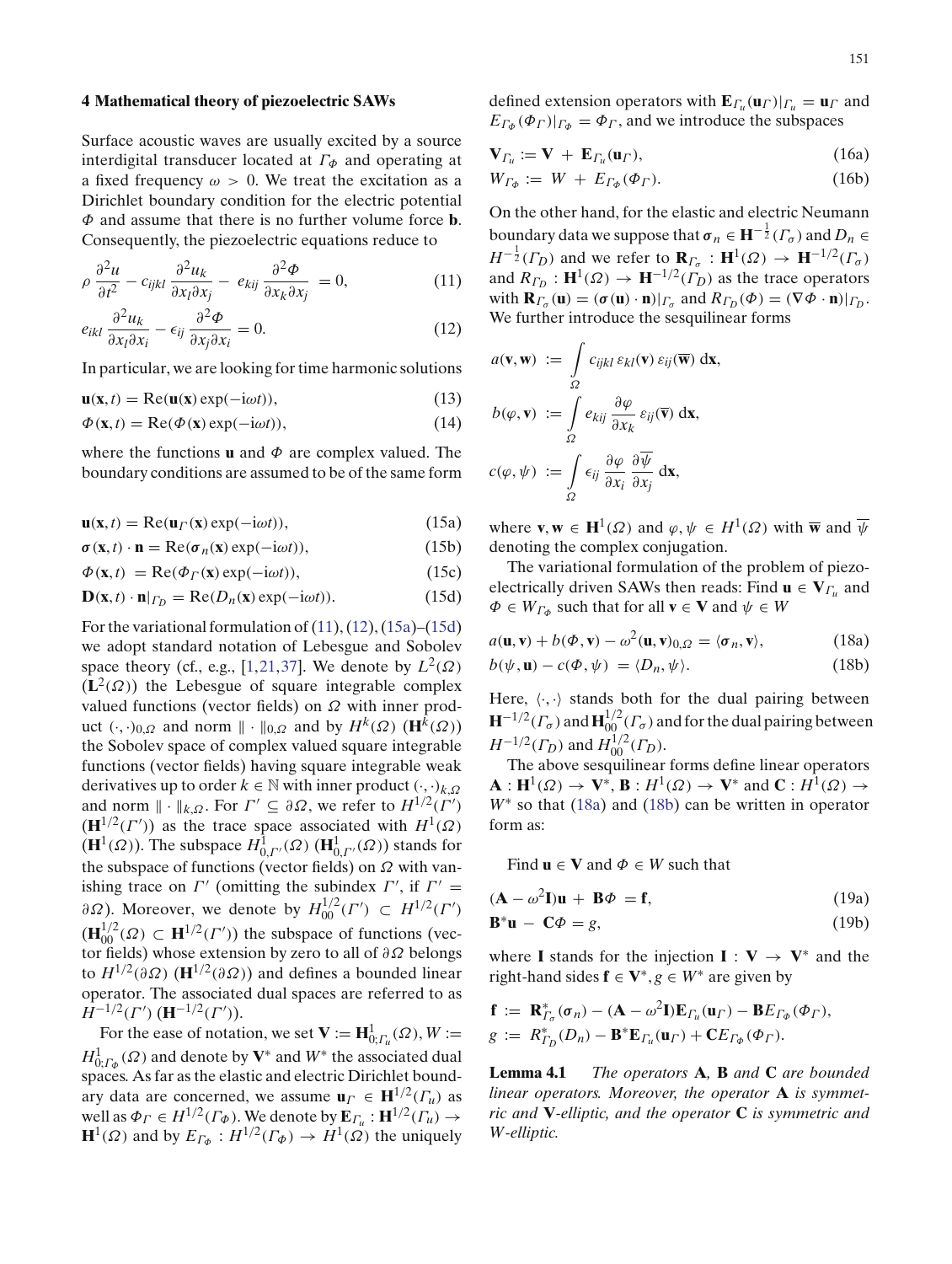*Proof* The continuity of **A**, **B** and **C** follows readily by applying the Cauchy Schwarz inequality. The symmetry of **A** results from the symmetry of the elasticity tensor **c**, whereas the **V**-ellipticity of **A** is a direct consequence of the positive definiteness of **c** and Korn's inequality. Likewise, the symmetry of **C** follows from the symmetry of the piezoelectric tensor  $\epsilon$  and the *W*-ellipticity can be deduced from the positive definiteness of  $\epsilon$ . . — П

The invertibility of **C** allows us to eliminate  $\Phi$  from [\(19a\)](#page-6-3) and [\(19b\)](#page-6-3) which results in the Schur complement system

<span id="page-7-1"></span>
$$
\mathbf{S}\mathbf{u} - \omega^2 \mathbf{u} = \mathbf{F}.\tag{21}
$$

Here, the Schur complement operator  $S : V \to V^*$  and the right-hand side **F** are given by

$$
\mathbf{S} := \mathbf{A} + \mathbf{B}\mathbf{C}^{-1}\mathbf{B}^*,\tag{22}
$$

$$
\mathbf{F} := \mathbf{f} + \mathbf{B}\mathbf{C}^{-1}\mathbf{g}.
$$
 (23)

**Lemma 4.2** *The Schur complement operator* **S** *is a bounded,symmetric and***V***-elliptic linear operator. Denoting by*  $\gamma_A$  *and*  $\gamma_C$  *the ellipticity constants of* **A** *and* **C***, respectively, for the ellipticity constant* γ*<sup>S</sup> of* **S** *and the norm*  $\|S\|$  *we have the estimates* 

<span id="page-7-0"></span>
$$
\|\mathbf{S}\| \le \|\mathbf{A}\| + \frac{\|\mathbf{B}\|^2}{\gamma C}, \quad \gamma_S \ge \gamma_A. \tag{24}
$$

*Proof* The symmetry of **S** follows immediately from the symmetry of **A** and **C**. Moreover, for  $v, w \in V$  we have

$$
\langle Sv, w \rangle = \langle Av, w \rangle + \langle C^{-1}B^*v, B^*w \rangle
$$
  
\n
$$
\leq (||A|| + ||C^{-1}|| ||B||^2) ||v||_{1,\Omega} ||w||_{1,\Omega}.
$$

Hence, taking  $\|C^{-1}\| \leq \gamma_C^{-1}$  into account, this gives the upper bound for  $\|\mathbf{S}\|$  in [\(24\)](#page-7-0). The lower bound for  $\gamma_s$  can be readily deduced from

$$
\langle \mathbf{S} \mathbf{v}, \mathbf{v} \rangle = \langle \mathbf{A} \mathbf{v}, \mathbf{v} \rangle + \langle \mathbf{C}^{-1} \mathbf{B}^* \mathbf{v}, \mathbf{B}^* \mathbf{v} \rangle \ge \gamma_A \left\| \mathbf{v} \right\|_{1, \Omega}^2. \Box
$$

The Riesz Schauder theory of compact, self-adjoint linear operators is not directly applicable to [\(21\)](#page-7-1), since the Schur complement operator **S** is not a self-adjoint endomorphism. Nevertheless, the Fredholm alternative holds true for [\(21\)](#page-7-1), as can be seen by introducing the operator  $\mathbf{S}_R^{-1} : \mathbf{L}^2(\Omega) \to \mathbf{V} \subset \mathbf{L}^2(\Omega)$  according to

<span id="page-7-2"></span>
$$
\mathbf{S}_R^{-1}\mathbf{v} := \mathbf{S}^{-1}\mathbf{v}, \quad \mathbf{v} \in \mathbf{L}^2(\Omega). \tag{25}
$$

Then, [\(21\)](#page-7-1) can be rewritten as

<span id="page-7-4"></span>
$$
\mathbf{S}\mathbf{u} - \omega^2 \mathbf{u} = -\omega^2 \mathbf{S} \Big( \mathbf{S}_R^{-1} - \omega^{-2} \Big) \mathbf{u} = \mathbf{F}, \tag{26}
$$

<span id="page-7-5"></span>and we obtain the following result:

#### **Theorem 4.1** (Fredholm alternative)

- (*a*) *For*  $\omega^2 \in \mathbb{R}$ *, exactly one of the following alternatives holds true*:
	- 1.  $\mathbf{u} = \mathbf{0}$  *is the only solution of the eigenvalue problem*  $\textbf{S} \textbf{u} = \omega^2 \textbf{I} \textbf{u}$ *. In this case, for every*  $\textbf{F} \in$  $V^*$  *the equation*  $(S - \omega^2 I)u = F$  *admits a unique solution*  $\mathbf{u} \in \mathbf{V}$  *depending continuously on*  $\mathbf{F}$ *.*
	- 2. *There is a finite numberM oflinearindependent*  $eigenfunctions$  **u**<sub>1</sub>, ..., **u**<sub>*M*</sub> *satisfying* **Su**<sub>*m*</sub> =  $\omega^2$ **Iu**<sub>*m*</sub>. *In this case, if*  $\overline{u}$  *solves* ( $S - \omega^2 I$ ) $u = F$  (*i.e.,*  $\frac{1}{2}$  *if* the equation is solvable), the general solution *can be obtained with arbitrary*  $\alpha_m \in \mathbb{R}$  *by*

$$
\mathbf{u} = \overline{\mathbf{u}} + \sum_{m=1}^{M} \alpha_m \mathbf{u}_m.
$$

- (*b*) *The spectrum of* **S** *consists of a sequence of countably many real eigenvalues*  $0 < \omega_1^2 < \omega_2^2 < \cdots$ *tending to infinity, i.e.,*  $\lim_{j\to\infty} \omega_j^2 = \infty$ *.*
- (*c*) *If*  $\omega^2$  ∈ ℝ *is an eigenvalue of* **S***, the equation* (**S** −  $\omega^2$ **I**)**u** = **F***is solvable if and only if* **F** ∈ (**S**− $\omega^2$ **I**)(**V**)*,*  $i.e., iff \mathbf{F} \in \text{Ker}(\mathbf{S} - \omega^2 \mathbf{I})^0$  where

$$
\begin{aligned} \text{Ker}(\mathbf{S} - \omega^2 \mathbf{I})^0 &:= \{ \mathbf{v}^* \in \mathbf{V}^* \mid \langle \mathbf{v}^*, \mathbf{v} \rangle = 0, \ \mathbf{v} \in \text{Ker}(\mathbf{S} - \omega^2 \mathbf{I}) \}. \end{aligned}
$$

*Proof* The operator  $S_R^{-1}$  as given by [\(25\)](#page-7-2) is symmetric in  $\mathbf{L}^2(\Omega)$ . Indeed, using the symmetry of **S**, for **v**, **w**  $\in$  $\mathbf{L}^2(\Omega)$  we obtain

$$
(\mathbf{S}_R^{-1}\mathbf{v}, \mathbf{w})_{0,\Omega} = (\mathbf{S}_R^{-1}\mathbf{v}, \mathbf{S}\mathbf{S}_R^{-1}\mathbf{w})_{0,\Omega}
$$
  
=  $(\mathbf{S}\mathbf{S}_R^{-1}\mathbf{v}, \mathbf{S}_R^{-1}\mathbf{w})_{0,\Omega} = (\mathbf{v}, \mathbf{S}_R^{-1}\mathbf{w})_{0,\Omega}.$ 

It is bounded, since for **v**  $\in L^2(\Omega)$ :

$$
\gamma_S \|\mathbf{S}_R^{-1}\mathbf{v}\|_{0,\Omega}^2 \leq \gamma_S \|\mathbf{S}_R^{-1}\mathbf{v}\|_{1,\Omega}^2
$$
  
\n
$$
\leq \langle \mathbf{S}\mathbf{S}_R^{-1}\mathbf{v}, \mathbf{S}_R^{-1}\mathbf{v} \rangle = (\mathbf{v}, \mathbf{S}_R^{-1}\mathbf{v})_{0,\Omega}
$$
  
\n
$$
\leq \|\mathbf{v}\|_{0,\Omega} \|\mathbf{S}_R^{-1}\mathbf{v}\|_{0,\Omega}.
$$

Moreover, for a generalized eigenvalue  $\omega^2 \neq 0$  and a corresponding eigenfunction  $\mathbf{u} \in \mathbf{V}$  of **S**, the operator  $S_R^{-1}$  satisfies the inverse eigenvalue problem

<span id="page-7-3"></span>
$$
\mathbf{S}_R^{-1}\mathbf{u} = \frac{1}{\omega^2}\mathbf{u}.\tag{27}
$$

On the other hand, if  $\mathbf{u} \in \mathbf{L}^2(\Omega)$  satisfies [\(27\)](#page-7-3), then **u** ∈ **V** (since  $S_R^{-1}(L^2(\Omega)) \subset V$ ) and **u** is an eigenfunction of **S**. The operator  $S_R^{-1}$  is compact, since the embedding **V** ⊂ **L**<sup>2</sup>( $\Omega$ ) is compact. Consequently,  $S_R^{-1}$  is a compact self-adjoint endomorphism on  $L^2(\Omega)$  and hence, in view of [\(26\)](#page-7-4), the assertions can be deduced from the Hilbert-Schmidt theory and the Fredholm alternative (cf., e.g., [\[58](#page-16-7)]).

Theorem [4.1](#page-7-5) tells us that the solvability of the Schur complement system [\(21\)](#page-7-1) is guaranteed for almost all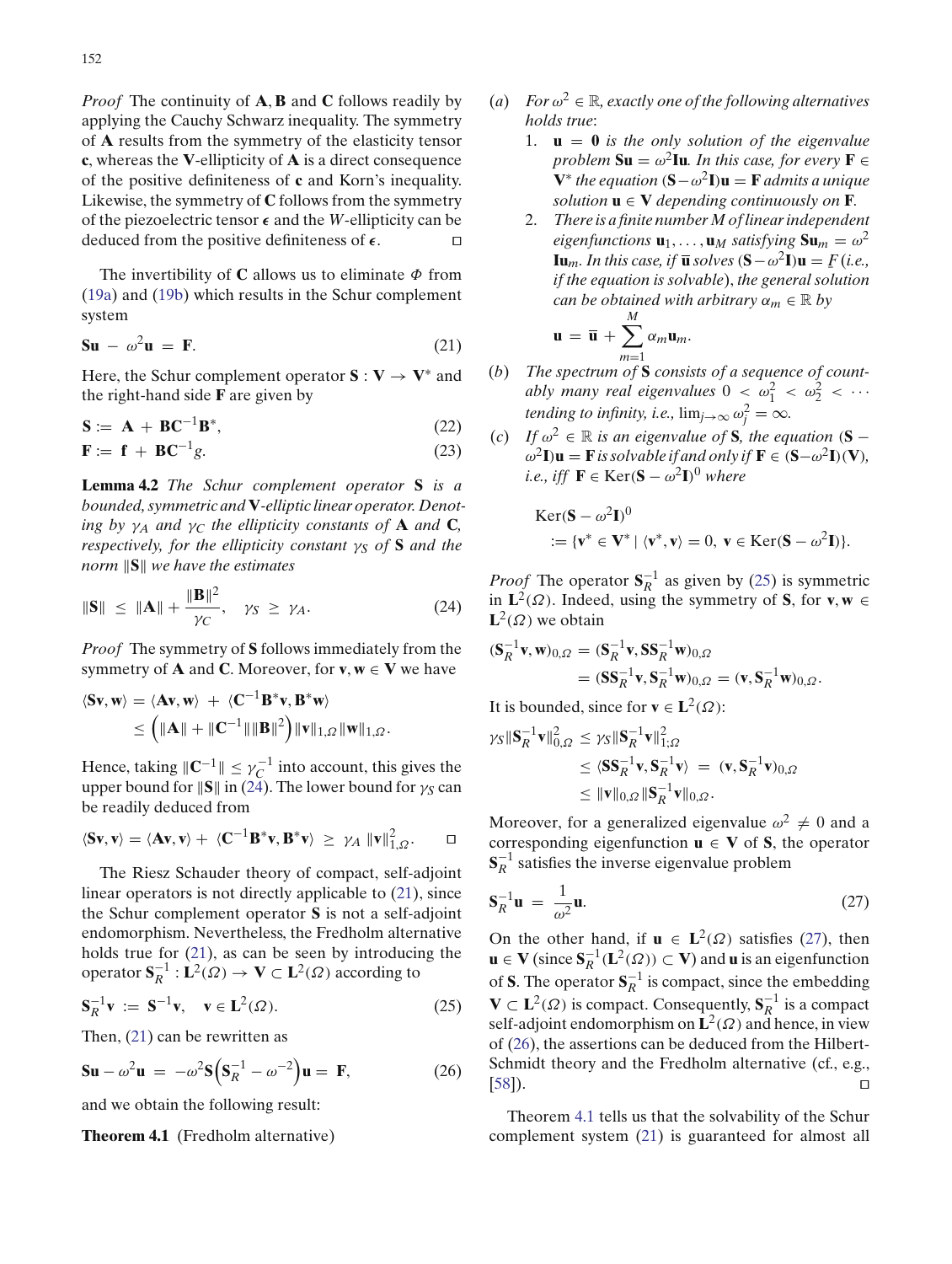$\omega^2 \in \mathbb{R}$ . If  $\omega^2$  is a generalized eigenvalue of **S**, the solvability condition (c) is in fact a condition on the boundary data, since  $\mathbf{F} = \mathbf{f} + \mathbf{B}\mathbf{C}^{-1}g$  and by [\(20\)](#page-6-4),

$$
\mathbf{F} = \mathbf{R}_{\Gamma_{\sigma}}^* (\sigma_n) + \mathbf{B} \mathbf{C}^{-1} R_{\Gamma_D}^* D_n - (\mathbf{S} - \omega^2 \mathbf{I}) \mathbf{E}_{\Gamma_u} (\mathbf{u}_{\Gamma}).
$$

*Remark 4.1* (*A 2.5 D Model*) Surface acoustic waves propagate along the surface of a substrate. To be more precise, the amplitude of the displacement **u** decays exponentially with the depth of the penetration into the substrate [\[35\]](#page-15-11). In true Rayleigh waves, most of the energy (90%) is concentrated within one wavelength from the surface. If *h* is the height of the substrate with the surface located at  $x_3 = 0$ , this leads to the definition

$$
H(x_3) := \frac{1 - e^{\frac{\alpha(x_3 + h)}{h}}}{1 - e^{\alpha}}.
$$
 (28)

We reduce the dependency on  $x_3$  to exponential decay:

$$
\mathbf{u}(\mathbf{x}) = H(x_3) \mathbf{u}(x_1, x_2),\tag{29}
$$

$$
\Phi(\mathbf{x}) = H(x_3) \Phi(x_1, x_2). \tag{30}
$$

The factor  $\alpha$  measures the rapidity of the exponential decay. A good guess for this parameter can be obtained from 2D calculations.

#### **5 Finite element approximation of the SAW equations**

We now restrict ourselves to the case where the computational domain  $\Omega \subset \mathbb{R}^d$  is a polygonal resp. polyhedral domain. We provide a simplicial triangulation *T<sub>h</sub>*( $Ω$ ) of  $Ω$  that aligns with  $Γ_u$  and  $Γ_φ$  and denote by  $S_{0,\Gamma'}^{(k)}(\Omega; \mathcal{T}_h(\Omega)), k \in \mathbb{N}, \Gamma' = \Gamma_u \text{ or } \Gamma' = \Gamma_{\Phi} \text{ the finite}$ element space of continuous functions  $v_h : \Omega \to \mathbb{C}$  vanishing on  $\Gamma'$  and satisfying  $v_h|_{T} \in P_k(T), T \in \mathcal{T}_h(\Omega)$ , where  $P_k(T)$  stands for the linear space of complex valued polynomials of degree *k* on  $T \in T_h(\Omega)$ . We approximate the space **V** of displacements and the space *W* of electric potentials by

$$
\mathbf{V}_h := S_{0,\Gamma_u}^{(k)}(\Omega; \mathcal{T}_h(\Omega))^d, \tag{31a}
$$

$$
W_h := S_{0,\Gamma_\Phi}^{(k)}(\Omega; \mathcal{T}_h(\Omega)). \tag{31b}
$$

We refer to  $\mathbf{A}_h : \mathbf{V}_h \to \mathbf{V}_h^*, \mathbf{B}_h : W_h \to \mathbf{V}_h^*$  and  $\mathbf{C}_h$ :  $W_h \rightarrow W_h^*$  as the operators associated with the sesquilinear forms  $a(\cdot, \cdot), b(\cdot, \cdot)$  and  $c(\cdot, \cdot)$  when restricted to the respective finite dimensional subspaces, i.e.,  $a|_{\mathbf{V}_h \times \mathbf{V}_h}$ ,  $b|_{W_h \times V_h}$  and  $c|_{W_h \times W_h}$ . We note that these operators inherit their properties from its continuous counterparts. In particular,  $A_h$ ,  $B_h$  and  $C_h$  are bounded linear operators. Moreover, **A***<sup>h</sup>* is symmetric and **V***h*-elliptic, whereas  $C_h$  is symmetric and  $W_h$ -elliptic having the same ellipticity constants  $\gamma_A$  and  $\gamma_C$ . We further define  $\mathbf{f}_h \in \mathbf{V}_h^*$  and  $g_h \in W_h^*$  by  $\langle \mathbf{f}_h, \mathbf{u}_h \rangle := \langle \mathbf{f}, \mathbf{u}_h \rangle, \mathbf{u}_h \in \mathbf{V}_h$ , and  $\langle g_h, \Phi_h \rangle := \langle g, \Phi_h \rangle, \Phi_h \in W_h.$ 

Then, the finite element approximation of [\(19\)](#page-6-5) amounts to the computation of  $\mathbf{u}_h \in \mathbf{V}_h$  and  $\Phi_h \in W_h$ such that

<span id="page-8-2"></span>
$$
(\mathbf{A}_h - \omega^2 \mathbf{I}_h) \mathbf{u}_h + \mathbf{B}_h \boldsymbol{\Phi}_h = \mathbf{f}_h, \tag{32a}
$$

$$
\mathbf{B}_h^* \mathbf{u}_h - \mathbf{C}_h \boldsymbol{\Phi}_h = g_h,
$$
 (32b)

where  $I_h$  is the injection  $I_h: V_h \to V_h^*$ .

Again, static condensation of  $\Phi_h$  yields the discrete Schur complement system

$$
(\mathbf{S}_h - \omega_s \mathbf{I}_h) \mathbf{u}_h = \mathbf{F}_h \tag{33}
$$

with  $\mathbf{F}_h := \mathbf{f}_h + \mathbf{B}_h \mathbf{C}_h^{-1} g_h$  and the discrete Schur complement operator **S***<sup>h</sup>* given by

<span id="page-8-0"></span>
$$
\mathbf{S}_h := \mathbf{A}_h + \mathbf{B}_h \mathbf{C}_h^{-1} \mathbf{B}_h^*.
$$
 (34)

It is an easy exercise to show that  $S_h$  as given by [\(34\)](#page-8-0) is indeed the Galerkin approximation of **S**, i.e.,

$$
\langle \mathbf{S}_h \mathbf{v}_h, \mathbf{w}_h \rangle = \langle \mathbf{S} \mathbf{v}_h, \mathbf{w}_h \rangle, \quad \mathbf{v}_h, \mathbf{w}_h \in \mathbf{V}_h.
$$

If  $\omega \in \mathbb{R}$  is such that [\(21\)](#page-7-1) is solvable, then it is wellknown that the operator  $\mathbf{S}_{\omega} := \mathbf{S} - \omega^2 \mathbf{I}$  satisfies the inf-sup condition (cf., e.g., [\[12](#page-15-21)])

<span id="page-8-1"></span>
$$
\inf_{0 \neq \mathbf{v} \in \mathbf{V}} \sup_{0 \neq \mathbf{w} \in \mathbf{V}} \frac{|\langle \mathbf{S}_{\omega} \mathbf{v}, \mathbf{w} \rangle|}{\|\mathbf{v}\|_{1,\Omega} \|\mathbf{w}\|_{1,\Omega}} \geq \beta > 0.
$$
 (35)

As has been shown in [\[31](#page-15-22)], for sufficiently small *h* a discrete inf–sup condition holds true as well:

**Theorem 5.1** *Let*  $S_h$  *be given by* [\(34\)](#page-8-0) *and assume that for some*  $\omega \in \mathbb{R}$  *the operator*  $\mathbf{S}_{\omega}$  *satisfies the inf-sup condition* [\(35\)](#page-8-1)*. Then, there exist*  $h_0 > 0$  *and*  $\beta_{min} > 0$  *such that for all*  $h \leq h_0$  *the operator*  $\mathbf{S}_{h,\omega} := \mathbf{S}_h - \omega^2 \mathbf{I}_h$  *satisfies the discrete inf-sup condition*

$$
\inf_{0 \neq \mathbf{v}_h \in \mathbf{V}_h} \sup_{0 \neq \mathbf{w}_h \in \mathbf{V}_h} \frac{|\langle \mathbf{S}_{h,\omega} \mathbf{v}_h, \mathbf{w}_h \rangle|}{\|\mathbf{v}_h\|_{1,\Omega} \|\mathbf{w}_h\|_{1,\Omega}} \geq \beta_h \geq \beta_{min}.
$$

*Proof* We give the proof for completeness and assume without restriction of generality that  $\omega \neq 0$ . We introduce bounded linear operators  $\mathbf{S}^{-1} : \mathbf{V} \to \mathbf{V}$  and  $\mathbf{S}_h^{-1}$ : **V**<sub>*h*</sub> → **V**<sub>*h*</sub> by **S**(**S**<sup>-1</sup>**v**) = **Iv**, **v** ∈ **V**, and **S**<sub>*h*</sub>(**S**<sub>*h*</sub><sup>-1</sup>**v**<sub>*h*</sub>) =  $\mathbf{I}_h \mathbf{v}_h, \mathbf{v}_h \in \mathbf{V}_h$ . Then, taking [\(35\)](#page-8-1) into account, for  $\mathbf{v} \in \mathbf{V}$ we get

$$
\beta \|\mathbf{v}\|_{1;\Omega} \leq \sup_{\mathbf{0}\neq \mathbf{w}\in \mathbf{V}} \frac{|\langle \mathbf{S}_{\omega}\mathbf{v}, \mathbf{w} \rangle|}{\|\mathbf{w}\|_{1;\Omega}} \n= \sup_{\mathbf{0}\neq \mathbf{w}\in \mathbf{V}} \frac{|\langle \mathbf{S}(\mathbf{v}-\omega^2\mathbf{S}^{-1}\mathbf{v}, \mathbf{w} \rangle|}{\|\mathbf{w}\|_{1;\Omega}} \n\leq \|\mathbf{S}\| \|\mathbf{v}-\omega^2\mathbf{S}^{-1}\mathbf{v}\|_{1;\Omega}.
$$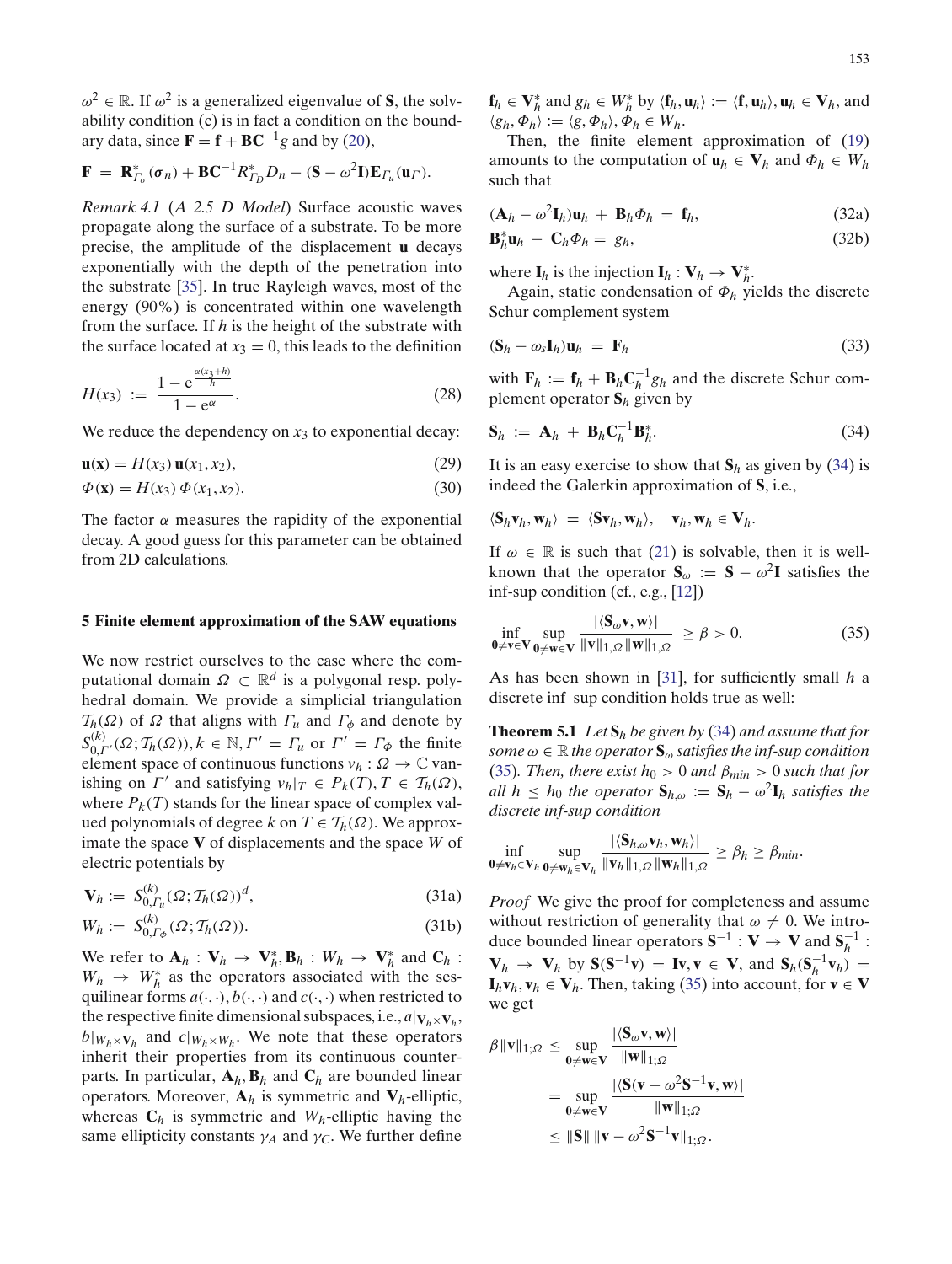Hence, in view of the  $V_h$ -ellipticity of  $S_h$  for  $v_h \in V_h$  we obtain

$$
\sup_{0 \neq w_h \in V_h} \frac{|\langle \mathbf{S}_{h,\omega} \mathbf{v}_h, \mathbf{w}_h \rangle|}{\|\mathbf{w}_h\|_{1;\Omega}} \n= \sup_{0 \neq w_h \in V_h} \frac{|\langle \mathbf{S}_h(\mathbf{v}_h - \omega^2 \mathbf{S}_h^{-1} \mathbf{v}_h), \mathbf{w}_h \rangle|}{\|\mathbf{w}_h\|_{1;\Omega}} \n\geq \frac{|\langle \mathbf{S}_h(\mathbf{v}_h - \omega^2 \mathbf{S}_h^{-1} \mathbf{v}_h), \mathbf{v}_h - \omega^2 \mathbf{S}_h^{-1} \mathbf{v}_h \rangle|}{\|\mathbf{v}_h - \omega^2 \mathbf{S}_h^{-1} \mathbf{v}_h\|_{1;\Omega}} \n\geq \gamma_S \|\mathbf{v}_h - \omega^2 \mathbf{S}_h^{-1} \mathbf{v}_h\|_{1;\Omega} \n\geq \gamma_S \|\mathbf{v}_h - \omega^2 \mathbf{S}^{-1} \mathbf{v}_h\|_{1;\Omega} - \omega^2 \gamma_S \|(\mathbf{S}_h^{-1} - \mathbf{S}^{-1}) \mathbf{v}_h\|_{1;\Omega} \n\geq \left(\frac{\beta \gamma_S}{\|\mathbf{S}\|} - \omega^2 \gamma_S \|\mathbf{S}_h^{-1} - \mathbf{S}^{-1}\| \right) \|\mathbf{v}_h\|_{1;\Omega}
$$

whence

$$
\beta_h \ge \frac{\beta \gamma_S}{\|\mathbf{S}\|} - \omega^2 \gamma_S \|\mathbf{S}_h^{-1} - \mathbf{S}^{-1}\|.
$$
  
Since  $\|\mathbf{S}_h^{-1} - \mathbf{S}^{-1}\| \to 0$  as  $h \to 0$ , we conclude.

# **6 Multilevel preconditioned iterative solution of the saddle point system**

The discrete system [\(32a\)](#page-8-2) and [\(32b\)](#page-8-2) represents an algebraic saddle point problem of the form

<span id="page-9-0"></span>
$$
\begin{pmatrix} \mathbf{A} & \mathbf{B} \\ \mathbf{B}^T & -\mathbf{C} \end{pmatrix} \begin{pmatrix} \mathbf{u} \\ \boldsymbol{\phi} \end{pmatrix} = \begin{pmatrix} \mathbf{f} \\ \mathbf{g} \end{pmatrix} \text{ or } \mathbf{Z}\mathbf{U} = \boldsymbol{\ell}. \tag{36}
$$

Here,  $\mathbf{A} \in \mathbb{R}^{n \times n}$  and  $\mathbf{C} \in \mathbb{R}^{m \times m}$  are symmetric, positive definite matrices satisfying

<span id="page-9-5"></span>
$$
\gamma_1 \mathbf{v}^T \mathbf{v} \le \mathbf{v}^T \mathbf{A} \mathbf{v} \le \Gamma_1 \mathbf{v}^T \mathbf{v}, \quad \mathbf{v} \in \mathbb{R}^n, \tag{37a}
$$

$$
\gamma_2 \boldsymbol{\Phi}^{\mathrm{T}} \boldsymbol{\Phi} \leq \boldsymbol{\Phi}^{\mathrm{T}} \mathbf{C} \boldsymbol{\Phi} \leq \Gamma_2 \boldsymbol{\Phi}^{\mathrm{T}} \boldsymbol{\Phi}, \quad \boldsymbol{\Phi} \in \mathbb{R}^m \tag{37b}
$$

with constants  $0 < \gamma_i \leq \Gamma_i, 1 \leq i \leq 2$ . Moreover, **B**  $\in$  $\mathbb{R}^{n \times m}$  and  $\mathbf{f} \in \mathbb{R}^n$ ,  $\mathbf{g} \in \mathbb{R}^m$  whence  $\mathbf{Z} \in \mathbb{R}^{N \times N}$ ,  $\ell \in \mathbb{R}^N$ where  $N := n + m$ . We further assume that **Z** satisfies

<span id="page-9-2"></span>
$$
\inf_{\mathbf{U}\neq\mathbf{0}}\sup_{\mathbf{V}\neq\mathbf{0}}\frac{|\mathbf{V}^{\mathrm{T}}\mathbf{Z}\mathbf{U}|}{\|\mathbf{U}\|\|\mathbf{V}\|} \geq \gamma_Z > 0,
$$
\n(38)

where  $\| \cdot \|$  stands for the Euclidean norm in  $\mathbb{R}^N$ .

Generalized saddle point problems such as [\(36\)](#page-9-0) arise in many applications as, for instance, in the framework of stabilized Stokes systems [\[47](#page-15-23)[,48](#page-15-24)] or in mixed finite element approximations of boundary value problems for elliptic equations and systems [\[12\]](#page-15-21). We refer to [\[7](#page-15-25)[,15](#page-15-26),[38\]](#page-15-27) and to the references therein for basic results and to [\[5](#page-14-4),[11](#page-15-28)[,14](#page-15-29),[16,](#page-15-30)[25](#page-15-31),[26,](#page-15-32)[31](#page-15-22),[32](#page-15-33)] for efficient iterative solution techniques including multilevel preconditioning.

In the sequel, we closely follow [\[32](#page-15-33),[48\]](#page-15-24) and consider blockdiagonal preconditioners of the form

$$
\mathbf{P}^{-1} := \begin{pmatrix} \tilde{\mathbf{A}} & \mathbf{0} \\ \mathbf{0} & \tilde{\mathbf{C}} \end{pmatrix},\tag{39}
$$

<span id="page-9-1"></span>where we assume that  $\tilde{A} \in \mathbb{R}^{n \times n}$  and  $\tilde{C} \in \mathbb{R}^{m \times m}$  are symmetric, positive definite matrices satisfying

$$
\tilde{\gamma}_1 \mathbf{v}^{\mathrm{T}} \mathbf{v} \leq \mathbf{v}^{\mathrm{T}} \tilde{\mathbf{A}} \mathbf{v} \leq \tilde{\Gamma}_1 \mathbf{v}^{\mathrm{T}} \mathbf{v}, \quad \mathbf{v} \in \mathbb{R}^n, \tag{40a}
$$

$$
\tilde{\gamma}_2 \boldsymbol{\Phi}^{\mathrm{T}} \boldsymbol{\Phi} \leq \boldsymbol{\Phi}^{\mathrm{T}} \tilde{\mathbf{C}} \boldsymbol{\Phi} \leq \tilde{\varGamma}_2 \boldsymbol{\Phi}^{\mathrm{T}} \boldsymbol{\Phi}, \quad \boldsymbol{\Phi} \in \mathbb{R}^m \tag{40b}
$$

with constants  $0 < \tilde{\gamma}_i \leq \tilde{\Gamma}_i, 1 \leq i \leq 2$ .

As an easy consequence from [\(40\)](#page-9-1) we deduce that  $\mathbf{P}^{-1}$  is positive definite with

<span id="page-9-3"></span>
$$
\Gamma_P^{-1} \mathbf{z}^{\mathrm{T}} \mathbf{z} \leq \mathbf{z}^{\mathrm{T}} \mathbf{P}^{-1} \mathbf{z} \leq \gamma_P^{-1} \mathbf{z}^{\mathrm{T}} \mathbf{z}, \quad \mathbf{z} \in \mathbb{R}^N, \tag{41}
$$

where 
$$
\gamma_P^{-1} := \max(\tilde{\Gamma}_1, \tilde{\Gamma}_2)
$$
 and  $\Gamma_P^{-1} := 1/(\min(\tilde{\gamma}_1, \tilde{\gamma}_2))$ .

Using [\(38\)](#page-9-2) and [\(41\)](#page-9-3), we can readily derive lower and upper bounds for the spectrum of the preconditioned matrix  $P^{1/2}ZP^{1/2}$ :

**Theorem 6.1** *Suppose that* [\(38\)](#page-9-2) *and* [\(41\)](#page-9-3) *are satisfied for* **Z** and  $\mathbf{P}^{-1}$ , respectively. Then, for  $\mathbf{V} \in \mathbb{R}^N$  there holds

<span id="page-9-4"></span>
$$
\gamma_{PZ} \mathbf{V}^{\mathrm{T}} \mathbf{V} \leq \mathbf{V}^{\mathrm{T}} \mathbf{P}^{1/2} \mathbf{Z} \mathbf{P}^{1/2} \mathbf{V} \leq \Gamma_{PZ} \mathbf{V}^{\mathrm{T}} \mathbf{V}, \tag{42}
$$

*where*  $\gamma_{PZ} := \gamma_{P}\gamma_{Z}$  *and*  $\Gamma_{PZ} := \Gamma_{P}||\mathbf{Z}||.$ 

*Proof* Straightforward computations yield

$$
\inf_{\mathbf{W}\neq\mathbf{0}}\sup_{\mathbf{V}\neq\mathbf{0}}\frac{\mathbf{V}^{\mathsf{T}}\mathbf{P}^{1/2}\mathbf{Z}\mathbf{P}^{1/2}\mathbf{W}}{\|\mathbf{V}\|\|\mathbf{W}\|}\n\n=\inf_{\tilde{\mathbf{W}}\neq\mathbf{0}}\sup_{\tilde{\mathbf{V}}\neq\mathbf{0}}\frac{\tilde{\mathbf{V}}^{\mathsf{T}}\mathbf{Z}\tilde{\mathbf{W}}}{(\tilde{\mathbf{V}}^{\mathsf{T}}\mathbf{P}^{-1}\tilde{\mathbf{V}})^{1/2}(\tilde{\mathbf{W}}^{\mathsf{T}}\mathbf{P}^{-1}\tilde{\mathbf{W}})^{1/2}}\n\n\geq \gamma_{P}\inf_{\tilde{\mathbf{W}}\neq\mathbf{0}}\sup_{\tilde{\mathbf{V}}\neq\mathbf{0}}\frac{\tilde{\mathbf{V}}^{\mathsf{T}}\mathbf{Z}\tilde{\mathbf{W}}}{\|\tilde{\mathbf{V}}\|\|\tilde{\mathbf{W}}\|}\geq \gamma_{P}\gamma_{Z}.
$$

Similar arguments result in the upper bound in  $(42)$ .  $\Box$ 

We allow the following inf-sup condition for the sesquilinear form  $b(\cdot, \cdot)$  restricted to  $V_h \times W_h$ :

<span id="page-9-6"></span>
$$
\inf_{\mathbf{v}_h \in \mathbf{V}_h} \sup_{\varphi_h \in W_h} \frac{|b(\mathbf{v}_h, \varphi_h)|}{\|\mathbf{v}_h\|_{\mathbf{V}} \|\varphi_h\|_{W}} \ge \beta_h \ge \beta_{\min} \ge 0,
$$
 (43)

<span id="page-9-7"></span>i.e.,  $\beta_{\text{min}} = 0$  is admitted. In this case, the associated matrix **B** may have a non-trivial kernel, and we get:

**Lemma 6.1** *Under the assumptions* [\(37b\)](#page-9-5) *and* [\(43\)](#page-9-6)*, for*  $\mathbf{v} \in \mathbb{R}^n$ ,  $\mathbf{v} \neq \mathbf{0}$  *there holds* 

$$
\frac{\beta_{\min}^2}{\|\mathbf{C}\|} \le \frac{\mathbf{v}^{\mathrm{T}} \mathbf{B} \mathbf{C}^{-1} \mathbf{B}^{\mathrm{T}} \mathbf{v}}{\mathbf{v}^{\mathrm{T}} \mathbf{v}} \le \frac{\|\mathbf{B}\|^2}{\gamma_2}.
$$
\n(44)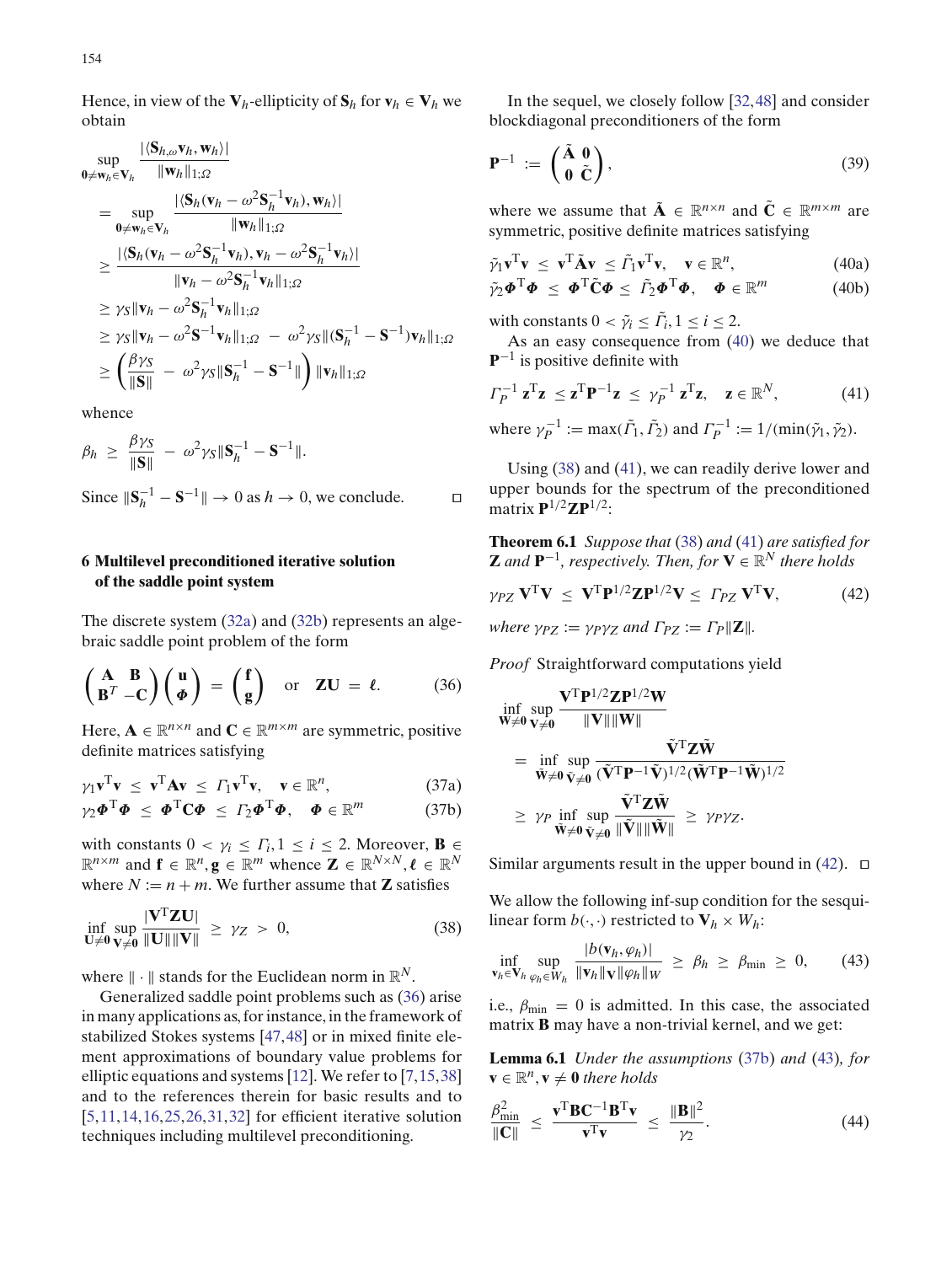*Proof* For  $\mathbf{v} \in \mathbb{R}^n$  we readily obtain

$$
\mathbf{v}^{\mathrm{T}} \mathbf{B} \mathbf{C}^{-1} \mathbf{B}^{\mathrm{T}} \mathbf{v} = \sup_{\boldsymbol{\Phi} \neq 0} \frac{(\boldsymbol{\Phi}^{\mathrm{T}} \mathbf{C} \mathbf{C}^{-1} \mathbf{B}^{\mathrm{T}} \mathbf{v})^2}{\boldsymbol{\Phi}^{\mathrm{T}} \mathbf{C} \boldsymbol{\Phi}},
$$

$$
\geq \frac{1}{\|\mathbf{C}\|} \frac{(\boldsymbol{\Phi}^{\mathrm{T}} \mathbf{B} \mathbf{v})^2}{\boldsymbol{\Phi}^{\mathrm{T}} \boldsymbol{\Phi}} \geq \frac{\beta_{\min}^2}{\|\mathbf{C}\|} \mathbf{v}^{\mathrm{T}} \mathbf{v}
$$
and

and

$$
\mathbf{v}^{\mathrm{T}} \mathbf{B} \mathbf{C}^{-1} \mathbf{B}^{\mathrm{T}} \mathbf{v} \ \leq \ \frac{1}{\gamma_2} \|\mathbf{B}^{\mathrm{T}} \mathbf{v}\|^2 \leq \ \frac{\|\mathbf{B}\|^2}{\gamma_2} \mathbf{v}^{\mathrm{T}} \mathbf{v}.
$$

The preconditioned saddle point system is given by

$$
\begin{pmatrix} \tilde{\mathbf{A}}^{-1}\mathbf{A} & \tilde{\mathbf{A}}^{-1}\mathbf{B} \\ \tilde{\mathbf{C}}^{-1}\mathbf{B}^{\mathrm{T}} & -\tilde{\mathbf{C}}^{-1}\mathbf{C} \end{pmatrix} \begin{pmatrix} \mathbf{u} \\ \boldsymbol{\phi} \end{pmatrix} = \begin{pmatrix} \tilde{\mathbf{A}}^{-1}\mathbf{f} \\ \tilde{\mathbf{C}}^{-1}\mathbf{g} \end{pmatrix}.
$$
 (45)

A simple computation shows that the Schur complement matrix of the preconditioned system is given by

$$
\tilde{\mathbf{S}} = \tilde{\mathbf{A}}^{-1} \mathbf{S},
$$

thus completely neglecting the dependence on the preconditioner part  $\tilde{\mathbf{C}}^{-1}$ . This is immediately clear, since this preconditioner only speeds up the inner iteration when solving systems with coefficient matrix **C**. The spectrum of  $\tilde{A}^{-1}S$  can be determined from the eigenvalues of  $\tilde{\mathbf{A}}^{-1/2} \mathbf{S} \tilde{\mathbf{A}}^{-1/2}$ .

**Theorem 6.2** For the spectrum of  $\tilde{S}$  the following lower *and upper bounds hold true*

$$
\gamma_{PS} \leq \frac{\mathbf{v}^{\mathrm{T}} \tilde{\mathbf{S}} \mathbf{v}}{\|\mathbf{v}\|^2} \leq \Gamma_{PS},\tag{46}
$$

*where*

$$
\gamma_{PS} := \frac{1}{\|\mathbf{\tilde{A}}\|} \left( \gamma_1 + \frac{\beta_{\min}^2}{\|\mathbf{C}\|} \right),
$$
  

$$
\Gamma_{PS} := \frac{1}{\tilde{\gamma}_1} \left( \|\mathbf{A}\| + \frac{\|\mathbf{B}\|^2}{\gamma_2} \right).
$$

*Proof* Setting  $\mathbf{w} := \tilde{\mathbf{A}}^{-1/2} \mathbf{v}$ , we obtain

$$
\frac{\mathbf{v}^{\mathsf{T}}\tilde{\mathbf{A}}^{-1/2}\mathbf{S}\tilde{\mathbf{A}}^{-1/2}\mathbf{v}}{\mathbf{v}^{\mathsf{T}}\mathbf{v}}
$$
\n
$$
= \frac{\mathbf{v}^{\mathsf{T}}\tilde{\mathbf{A}}^{-1/2}\mathbf{A}\tilde{\mathbf{A}}^{-1/2}\mathbf{v}}{\mathbf{v}^{\mathsf{T}}\mathbf{v}} + \frac{\mathbf{v}^{\mathsf{T}}\tilde{\mathbf{A}}^{-1/2}\mathbf{B}\mathbf{C}^{-1}\mathbf{B}^{\mathsf{T}}\tilde{\mathbf{A}}^{-1/2}\mathbf{v}}{\mathbf{v}^{\mathsf{T}}\mathbf{v}}
$$
\n
$$
= \frac{\mathbf{w}^{\mathsf{T}}\mathbf{A}\mathbf{w}}{\mathbf{w}^{\mathsf{T}}\tilde{\mathbf{A}}\mathbf{w}} + \frac{\mathbf{w}^{\mathsf{T}}\mathbf{B}\mathbf{C}^{-1}\mathbf{B}^{\mathsf{T}}\mathbf{w}}{\mathbf{w}^{\mathsf{T}}\tilde{\mathbf{A}}\mathbf{w}}.
$$

The first term can be estimated by the ellipticity properties of  $\bf{A}$  and  $\tilde{\bf{A}}$ .

$$
\frac{\gamma_1}{\|\tilde{\mathbf{A}}\|} \ \leq \ \frac{\mathbf{w}^T \mathbf{A} \mathbf{w}}{\mathbf{w}^T \tilde{\mathbf{A}} \mathbf{w}} \ \leq \ \frac{\|\mathbf{A}\|}{\tilde{\gamma_1}}.
$$

By Lemma [6.1](#page-9-7) and the ellipticity property of  $\tilde{A}$ , for the second term it follows that

$$
\frac{\beta_{\min}^2}{\|\mathbf{A}\| \|\mathbf{C}\|} \leq \frac{\mathbf{w}^T \mathbf{B} \mathbf{C}^{-1} \mathbf{B}^T \mathbf{w}}{\mathbf{w}^T \mathbf{A} \mathbf{w}} \leq \frac{\|\mathbf{B}\|^2}{\tilde{\gamma}_1 \gamma_2}.
$$
Combining both estimates, gives the assertion

Combining both estimates, gives the assertion.

We are particularly interested in such preconditioners where the lower and upper bounds γ*PZ* and Γ*PZ* for the spectrum of the preconditioned saddle point matrix **PZ** and the corresponding bounds γ*PS* and Γ*PS* for the spectrum of the preconditioned Schur complement  $\tilde{A}^{-1}S$  as well as the bounds for the spectrum of  $\tilde{C}^{-1}C$  are independent of the granularity *h* of the triangulations. Such preconditioners are provided by multilevel preconditioners of PBX-type with respect to a nested hierarchy of simplicial triangulations of the computational domain  $\Omega$  (cf., e.g., [\[10](#page-15-34)[,41](#page-15-35)]).

# **7 Numerical results**

 $\Box$ 

In this section, we present a documentation of numerical results both for a test problem in order to study the performance of the blockdiagonally preconditioned iterative solver of the finite element discretized SAW equations and for a realistic SAW device as it is used on microfluidic biochips.

## 7.1 Test problem

For the test problem, we assume that, in Voigt notation, the elasticity tensor  $\mathbf{c} = (c_{IK})$  and the piezoelectric tensor  $\mathbf{e} = (e_{IK})$  are given by

$$
\mathbf{c} = \begin{pmatrix} 20 & 5 & 7 & 1 & 0 & 0 \\ 5 & 20 & 7 & -1 & 0 & 0 \\ 7 & 7 & 25 & 0 & 0 & 0 \\ -1 & -1 & 0 & 5 & 0 & 0 \\ 0 & 0 & 0 & 0 & 6 & 1 \\ 0 & 0 & 0 & 0 & 1 & 7 \end{pmatrix},
$$

$$
\mathbf{e} = \begin{pmatrix} -4 & 1 & 1 & 0 & 0 & 0 \\ 0 & -4 & 1 & 0 & 0 & 0 \\ 1 & 1 & 1 & 1 & 1 & 1 \end{pmatrix},
$$

whereas the dielectric tensor  $\epsilon = (\epsilon_{ij})$  is chosen according to

$$
\epsilon = \begin{pmatrix} 10 & 0 & 0 \\ 0 & 10 & 0 \\ 0 & 0 & 5 \end{pmatrix}.
$$

We note that the material moduli resemble the properties of a typical piezoelectric material like quartz.

The right-hand sides and boundary data are chosen in such a way that

$$
\mathbf{u}(\mathbf{x}) = \mathbf{x}^{\mathrm{T}} \mathbf{x} (1,2,3)^{\mathrm{T}}, \quad \phi(\mathbf{x}) = \sum_{i=1}^{3} \sin(\pi x_i),
$$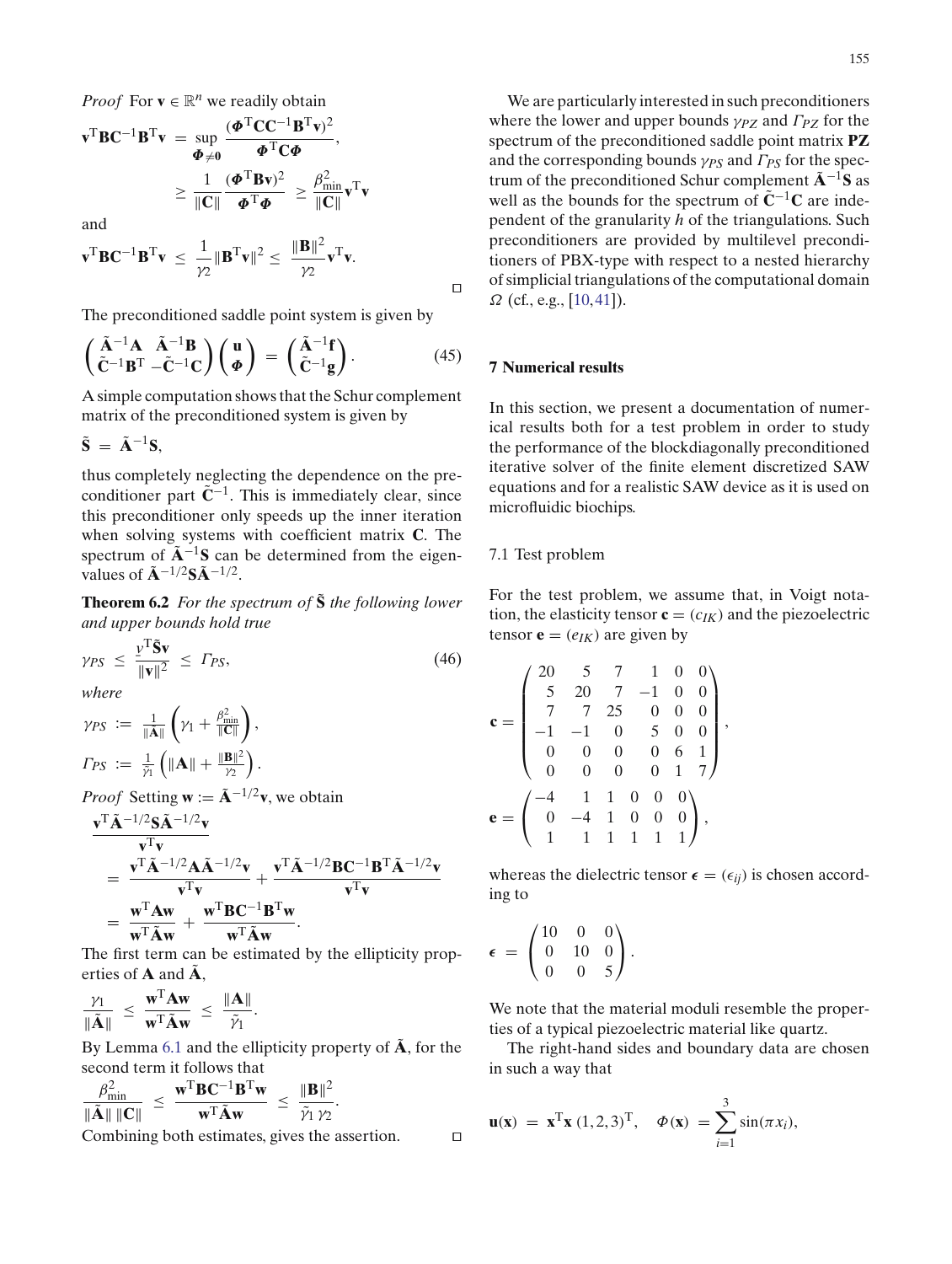| Level          | $SC-CG$ |      | <b>BICGSTAB</b> |      | <b>GMRES</b> |      |
|----------------|---------|------|-----------------|------|--------------|------|
|                | Time    | Iter | Time            | Iter | Time         | Iter |
| 3              | 0.15    | 74   | 0.10            | 65   | 0.14         | 17   |
| $\overline{4}$ | 1.4     | 148  | 0.75            | 137  | 1.7          | 56   |
| 5              | 29      | 311  | 7.6             | 324  | 32           | 206  |
| 6              | 440     | 872. | 75              | 678  | 530          | 758  |

<span id="page-11-1"></span>**Table 1** Number of iterations and CPU-time (in s) for SC-CG and BICGSTAB/GMRES without preconditioner

solves the time-harmonic SAW equations [\(11\)](#page-6-0), [\(12\)](#page-6-0) and [\(15\)](#page-6-6) for angular frequencies  $\omega$  ranging between  $\omega = 0$ and  $\omega = 25$ .

We apply the iterative solvers GMRES and BICG-STAB with and without the blockdiagonal preconditioners to the algebraic saddle point problems arising from finite element discretizations with respect to uniform hierarchies of simplicial triangulations of the computational domain in its nonsymmetric formulation

$$
\begin{pmatrix}\nA_{\omega} & B \\
-B^T & C\n\end{pmatrix}\n\begin{pmatrix}\nu \\
\Phi\n\end{pmatrix} = \begin{pmatrix}\nf \\
-g\n\end{pmatrix},
$$

where  $\mathbf{A}_{\omega} := \mathbf{A} - \omega^2 \mathbf{I}$ . We also consider the iterative solution of the Schur complement system

$$
Su = (A_{\omega} + BC^{-1}B^*)u = F,
$$
  
\n
$$
C\Phi = B^{T}u - g
$$

by the CG method with and without preconditioning (SC-CG/SC-PCG).

We first consider the results of a 2D simulation where  $\Omega = (-1, +1)^2$  and the boundaries  $\Gamma_u, \Gamma_\sigma, \Gamma_\Phi$  and  $\Gamma_D$ are given as follows

$$
\Gamma_u := [-1, +1] \times \{-1\} \cup \{+1\} \times [-1, +1],
$$
\n
$$
\Gamma_{\sigma} := (-1, +1) \times \{+1\} \cup \{-1\} \times (-1, +1),
$$
\n
$$
\Gamma_{\Phi} := [-1, +1] \times \{-1\} \cup \{-1\} \times [-1, +1],
$$
\n
$$
\Gamma_D := (-1, +1) \times \{+1\} \cup \{+1\} \times (-1, +1).
$$

The stopping criterion for the iterations has been chosen such that the residual gets smaller than  $10^{-6}$ . We list the number of iterations for SC-CG, GMRES and BICGSTAB with and without preconditioner. Since the effort for one iteration step is not directly comparable (there is an inneriteration in the application of the Schur complement), we have also measured the CPU-time (in seconds). Tables [1](#page-11-1) and [2](#page-11-2) contain the results without and with the BPX-type preconditioner.

Comparing the CPU-times, in case of the iterations without preconditioning, BICGSTAB has clearly outperformed SC-CG and GMRES, whereas for the iterations with the BPX-type preconditioner PBICGSTAB and PGMRES perform similarly followed by SC-PCG.

<span id="page-11-2"></span>**Table 2** Number of iterations and CPU-time (in s) for SC-PCG and BICGSTAB/GMRES with preconditioner

| Level | $SC-PCG$ |      | PBICGSTAB |      | PGMRES |      |
|-------|----------|------|-----------|------|--------|------|
|       | Time     | Iter | Time      | Iter | Time   | Iter |
| 5     | 2.5      | 48   | 1.1       | 33   | 1.2    |      |
| 6     | 12       | 52   | 5.2       | 39   | 5.9    |      |
| 7     | 70       | 55   | 23        | 41   | 25     |      |
| 8     | 290      | 57   | 92        | 44   | 100    |      |

We have also performed 3D simulations for the computational domain  $\Omega = (-1, +1)^3$  and the boundaries  $\Gamma_u, \Gamma_\sigma, \Gamma_\Phi$  and  $\Gamma_D$  specified according to

$$
\Gamma_u := [-1, +1]^2 \times \{-1\}, \quad \Gamma_{\sigma} := \partial \Omega \setminus \Gamma_u
$$
  
\n
$$
\Gamma_{\Phi} := \{-1\} \times [-1, +1]^2, \quad \Gamma_D := \partial \Omega \setminus \Gamma_{\Phi}.
$$

Using the same termination criterion, the performance of SC-CG, BI-CGSTAB and GMRES with and without preconditioning was roughly the same as in the 2D case.

In order to illustrate the dependence of SC-CG and SC-PCG on the refinement level, Fig. [9](#page-12-1) displays the number of iterations as a function of the refinement level  $\ell$ for SC-CG (blue line) and SC-PCG with the BPX preconditioner (red line). For comparison, the results for SC-PCG with the hierarchical type preconditioner (cf., e.g., [\[41](#page-15-35)[,57](#page-16-8)]) are shown as well (green line). The results clearly show the exponential growth of the condition number of  $SC-PCG$  in  $\ell$  and the level independence of SC-PCG with the BPX preconditioner at least in 2D (in the 3D case the asymptotics has not yet been reached). Likewise, the theoretically predicted growth of the condition number like  $O((l + 1)^2)$  for  $d = 2$  and like  $O(2^l)$ for  $d = 3$  of SC-PCG with the hierarchical type preconditioner is reflected by the numerical results as well.

#### <span id="page-11-0"></span>7.2 Surface acoustic wave device simulation

The piezoelectric material used for the SAW chip in our calculations is lithium niobate  $(LiNbO<sub>3</sub>)$ . Usually, one is interested in very large monocrystals appearing only randomly in nature. However, sophisticated production procedures for all technologically relevant materials are at hand. Depending on the cut used for the special device the monocrystals are sawed. For details concerning production procedures, natural appearances and the material constants stated here we refer to [\[59\]](#page-16-5) and the references therein.

The material moduli are given here in a way such that the coordinate  $x_3$ -axis is identical with the polar axis **Z** along which rotatory polarization occurs (the crystallographic **Z**-axis). By convention, the crystallographic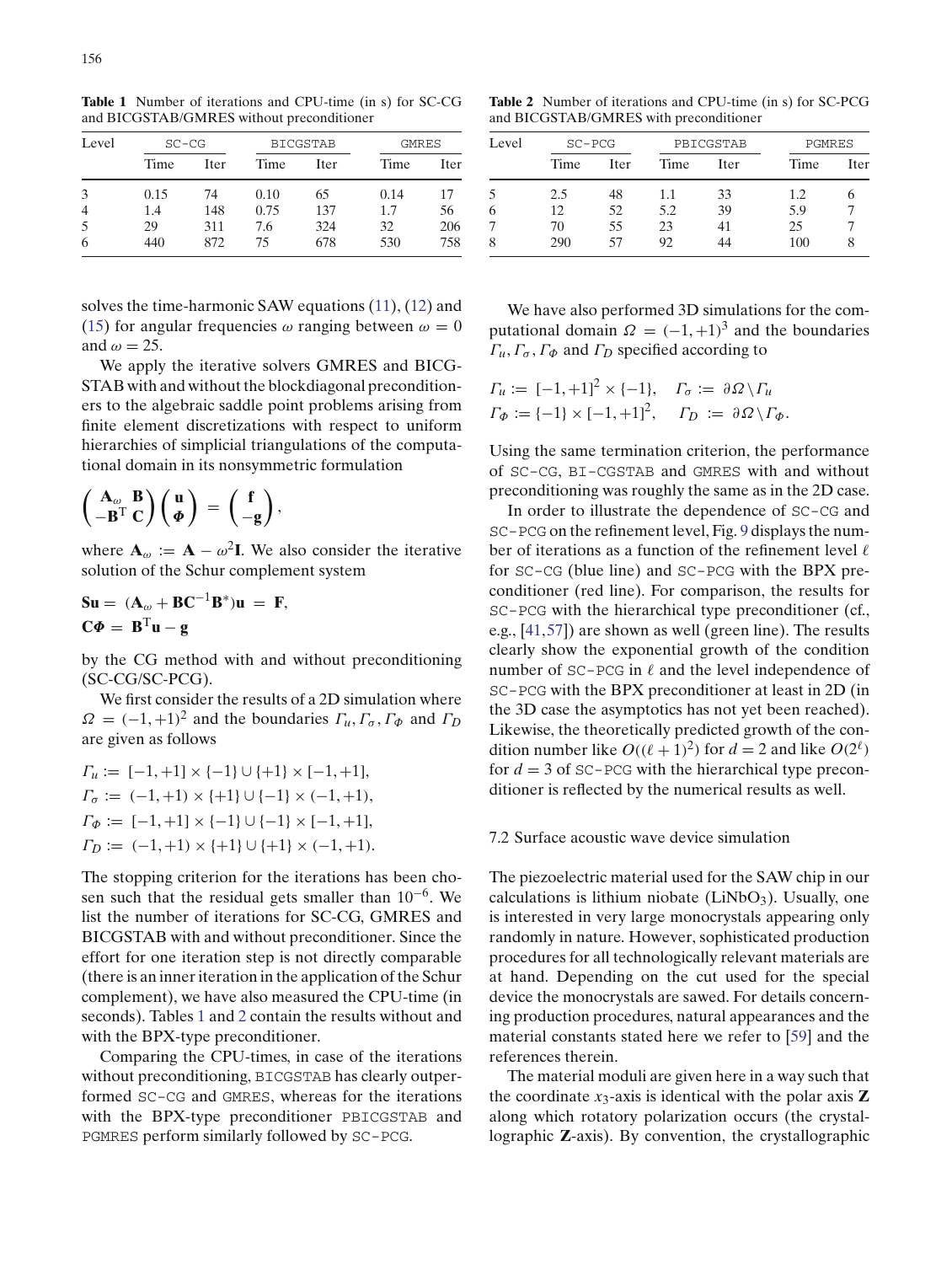<span id="page-12-1"></span>**Fig. 9** Number of iterations required to reach a fixed tolerance  $TOL = 10^{-6}$ ; 2D simulation (*left*) and 3D simulation (*right*)



<span id="page-12-0"></span>Table 3 Material moduli for 128° rotated YX LiNbO<sub>3</sub> (note that  $c_{11} = c_{22}, c_{13} = c_{23}, c_{14} = -c_{24} = c_{56}, c_{44} = c_{55}$  and  $e_{22} = -e_{16}$ )

 $\Omega$ 500

1000 1500 2000

# Iterations

2500 3000

| c<br>$(10^{10} \text{ N/m}^2)$ 20.3 5.3 | $c_{11}$ | $c_{12}$                 | $c_{13}$                                 | $c_{14}$<br>7.5 0.9       | $C_{33}$<br>24.5 | $C_{44}$<br>-6.0         | $c_{66}$<br>7.5 |
|-----------------------------------------|----------|--------------------------|------------------------------------------|---------------------------|------------------|--------------------------|-----------------|
| e<br>$(C/m^2)$                          |          | $e_{15} = e_{24}$<br>3.7 |                                          | $e_{22} = -e_{21}$<br>2.5 |                  | $e_{31} = e_{32}$<br>0.1 | $e_{33}$<br>1.3 |
| $\epsilon$<br>$(10^{-12} F/m)$          |          |                          | $\epsilon_{11} = \epsilon_{22}$<br>749.0 |                           |                  | $\epsilon_{33}$<br>253.2 |                 |

axes are denoted by **X**, **Y**, **Z**, while the coordinate axes are denoted  $x_1, x_2, x_3$ .

Lithium niobate is an extremely versatile crystal material. It possesses a very high Curie temperature and excellent piezoelectric coupling coefficients making it attractive for ultrasonic device applications. Lithium niobate possesses a number of useful cuts that are extensively used in transducer applications, e.g. **YZ** LiNbO<sup>3</sup> (i.e. **Y**-axis crystal cut, **Z**-axis propagation) or 128 ◦ rotated **YX** LiNbO3. Material moduli are given forroom temperature (20°C) in the Table [3.](#page-12-0)

The constants given here are for crystal geometries coinciding with the coordinate planes. For some technological reasons, different cuts of crystals are preferred in practice, i.e. an coordinate transformation is realized by

 $\bar{\mathbf{x}} = \bar{\mathbf{x}}(\mathbf{x}),$ 

The material moduli in the new coordinate system are then regained by the tensor transformations

$$
\bar{c}_{\overline{\mathit{i}}\overline{\mathit{j}}\overline{\mathit{k}}\overline{\mathit{l}}}=c_{\mathit{i}\mathit{j}\mathit{k}\mathit{l}}\frac{\partial \bar{x}_{\overline{\mathit{i}}}}{\partial x_i}\frac{\partial x_j}{\partial x_{\overline{\mathit{j}}}}\frac{\partial \bar{x}_{\overline{\mathit{k}}}}{\partial x_k}\frac{\partial x_l}{\partial x_{\overline{\mathit{l}}}},\tag{51}
$$

$$
\bar{e}_{\overline{i}\overline{j}\overline{k}} = e_{ijk} \frac{\partial \bar{x}_{\overline{i}}}{\partial x_i} \frac{\partial \bar{x}_{\overline{j}}}{\partial x_j} \frac{\partial x_k}{\partial x_{\overline{k}}},
$$
(52)

$$
\bar{\epsilon}_{\bar{i}\bar{j}} = \epsilon_{ij} \frac{\partial \bar{x}_{\bar{i}}}{\partial x_i} \frac{\partial x_j}{\partial x_{\bar{j}}}.
$$
\n(53)

Usually, a simple rigid rotation is undertaken, i.e. the coordinate transformation is linear,  $\bar{\mathbf{x}} = \mathbf{T}\mathbf{x}$ , and  $\frac{\partial \bar{x}_i}{\partial x_i} =$ 

<span id="page-12-2"></span>**Fig. 10** Piezoelectric plate in crystallographic **X**, **Y**, **Z** coordinate system; **YZ** orientation (*left*) and **YZ***w* − φ orientation (*right*)

 $T_{ii}$  represent the direction cosines between the two frames of reference.

In this setting, the relationship between the so-called crystallographic fundamental orthogonal system of axes **X**, **Y**, **Z** and the coordinate axes  $x_1, x_2, x_3$  must be known. Note, that there are piezoelectric materials where the orientations of the crystallographic unit cell axes do not align with the fundamental coordinate system, but usually constants are given for the fundamental coordinate system and we will not consider such materials anyway.

In transducer design, there is a simple standardized [\[28](#page-15-36)] way to provide this information: Here, the first two letters (out of **X**, **Y**, **Z**) denote the initial plate orientation, the first indicating the plate thickness, the second the plate length before any rotations. The remaining three symbols ( $t =$ thickness, w =width, 1 =length) are used to indicate the plate edges used for rotation, followed by a list of corresponding angles [see Fig. [10](#page-12-2) (left) for a **YZ**-plate and Fig. [10](#page-12-2) (right) for a rotated **YZ** $w - \phi$ plate].

For the SAW device, we have used a reduced model in the  $(x_1, x_3)$ -plane assuming that all variables do not depend on  $x_2$  and have no impact in the  $x_2$ -direction. The piezoelectric material is lithium niobate ( $LiNbO<sub>3</sub>$ ) with density  $\rho = 4,630 \text{ kg/m}^3$ . This chip is operated at room temperature (20°C). We remark that the SAW devices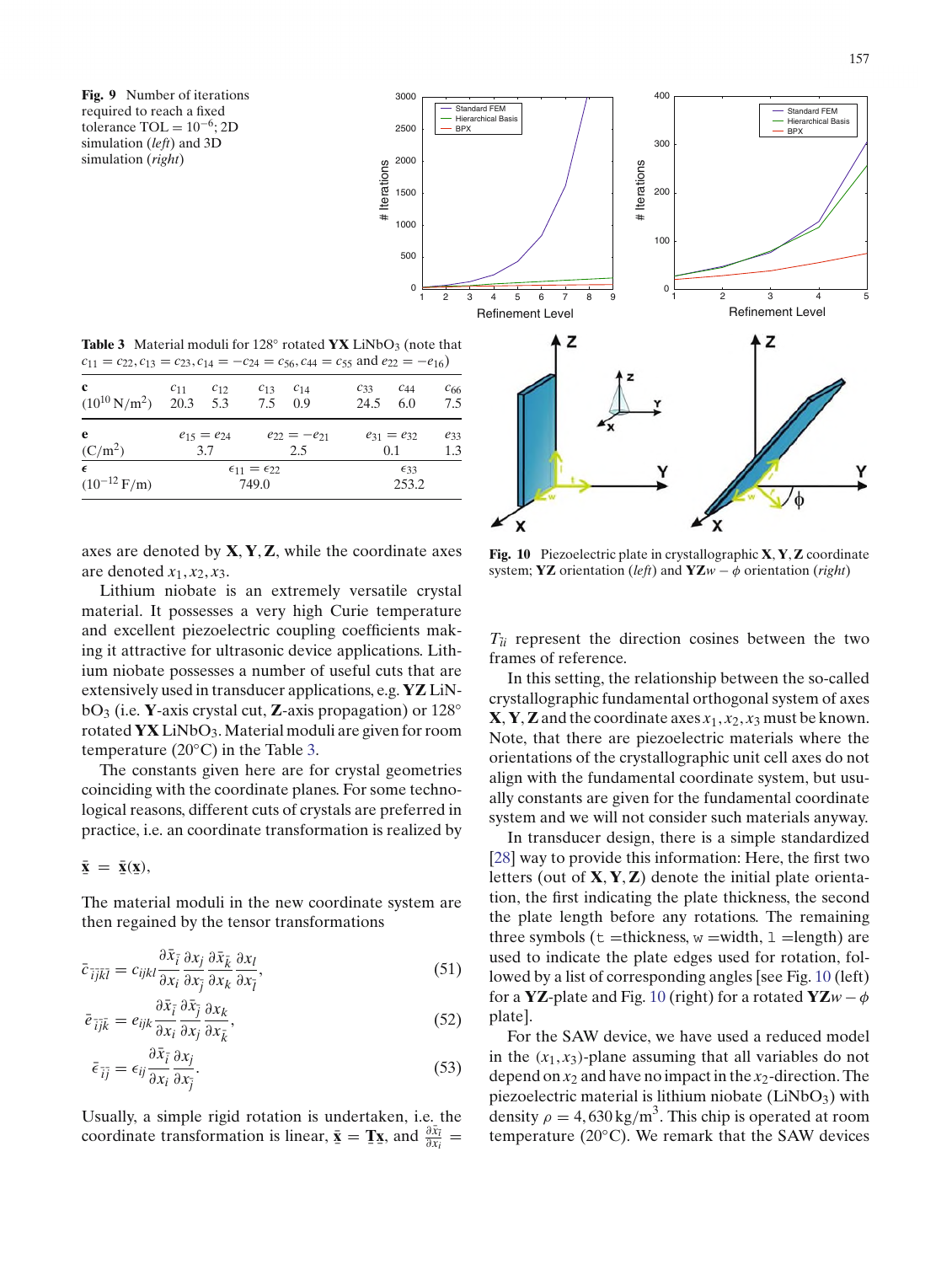

<span id="page-13-0"></span>**Fig. 11** Electric potential wave

can be cooled efficiently. Hence, the assumption of a constant operating temperature is justified. The used crystal cut is  $\mathbf{Y} \mathbf{X}$ *l* 128° LiNbO<sub>3</sub>. The length  $\ell$  and the height *h* of the SAW chip have been chosen according to  $\ell = 1.2$  mm and  $h = 0.6$  mm so that  $\Omega = (0, 1.2) \times (0, 0.6)$ . The Dirichlet and Neumann boundary conditions have been specified according to

$$
\mathbf{u}_{\Gamma}(\mathbf{x},t) = \mathbf{0} \text{ on } \Gamma_u, \quad \sigma_{\mathbf{n}}(\mathbf{x},t) = \mathbf{0} \text{ on } \Gamma_{\sigma},
$$
  

$$
\Phi_{\Gamma}(\mathbf{x},t) = \hat{\Phi} \sin\left(\frac{2\pi}{\lambda_{\text{IDT}}}\right) \sin(\omega t) \text{ on } \Gamma_{\Phi}^{(1)},
$$
  

$$
\Phi_{\Gamma}(\mathbf{x},t) = 0 \text{ on } \Gamma_{\Phi}^{(2)}, \quad D_{\mathbf{n}}(\mathbf{x},t) = 0 \text{ on } \Gamma_D,
$$

where the Dirichlet boundaries are  $\Gamma_u := [0, 1.2] \times \{0\}$ ,  $\Gamma_{\Phi}^{(1)}$  $\sigma_{\Phi}^{(1)} := [0.2, 0.4] \times \{1.2\}, \ \Gamma_{\Phi}^{(2)}$  $\sigma_{\Phi}^{(2)} := [0, 1.2] \times \{0\}$ , whereas  $\Gamma_{\sigma} := \partial \Omega \setminus \Gamma_u$  and  $\Gamma_D = \partial \Omega \setminus (\Gamma_{\Phi}^{(1)} \cup \Gamma_{\Phi}^{(2)})$  $\mathcal{P}_{\phi}^{(2)}$ ) stand for the Neumann boundaries.

Concerning the wavelength  $\lambda_{\text{IDT}}$  of the interdigital transducer and its operating frequency *f*, we have made the realistic choice  $\lambda_{\text{IDT}} = 40 \,\mu\text{m}$  and  $f = \frac{\omega}{2\pi} = 100 \,\text{MHz}$ .

We have discretized the computational domain by a nested hierarchy of simplicial triangulations of the computational domain Ω generated by uniform refinement of a given coarse mesh. It is well-known that for timeharmonic waves with increasing angular frequency  $\omega =$ 2π*f*  $\frac{\partial f}{\partial \lambda}$  the finite element error grows, even if we account for a condition on the meshsize like  $h \leq \lambda$ . A common choice is  $h \leq \frac{\lambda}{2}$  (i.e., two elements per wavelength), an estimate that guarantees an interpolation property for the used finite element spaces. However, an intrinsic analysis shows that an additional condition like  $h \lesssim$  $\lambda^3$  is needed, if we want to control the finite element error (cf. [\[27\]](#page-15-37)). Therefore, we have chosen the meshsize for the coarsest grid of the nested hierarchy accordingly.

Figures [11,](#page-13-0) [12](#page-13-1) and [13](#page-13-2) show the amplitudes of the electric potential and the polarized Rayleigh waves, respectively. The amplitudes of the displacement waves are, as expected, in the region of nanometers. The SAWs are strictly confined to the surface of the substrate. Their



**Fig. 12** Displacement wave amplitudes in  $x_1$ -direction

<span id="page-13-1"></span>

**Fig. 13** Displacement wave amplitudes in  $x_2$ -direction

<span id="page-13-2"></span>penetration depth into the piezoelectric material is in the range of one wavelength.

One of the most outstanding properties of SAW propagation on piezoelectric materials is that the velocity of the SAW is independent of the applied frequency. In the case of YX<sup>*l*</sup> 128° LiNbO<sub>3</sub> the SAW velocity is given by  $v = 3,992$  m/s, cf. [\[13](#page-15-3)]. Thus, for an excitation at the frequency  $f = 100 \text{ MHz}$  the theoretical wavelength of the SAW is given as  $\lambda = \frac{v}{f} \approx 40 \,\mu \text{m}$ . Our calculations show the same wavelength for the SAW. Figure [14](#page-14-5) also illustrates the piezoelectric wave for  $f = 50$  MHz. The wavelength of the SAW for  $f = 100$  MHz is half of that for  $f = 50$  MHz. We remark that the wavelength of an occurring electro-magnetical wave is in the region of approximately 0.3 m. Hence, the negligence of this electro-magnetic wave in the modeling of piezoelectric SAW devices is justified.

The excitation of an IDT on the surface of a piezoelectric material leads to the generation of BAWs as well as SAWs. These bulk waves can also be observed in our simulations in Figs. [11,](#page-13-0) [12,](#page-13-1) [13](#page-13-2) and [14.](#page-14-5) Technologically, they are desirably employed in solid-state cir-cuits [\[13](#page-15-3)]. We refer to  $[17, 19, 23, 24, 50]$  $[17, 19, 23, 24, 50]$  $[17, 19, 23, 24, 50]$  $[17, 19, 23, 24, 50]$  $[17, 19, 23, 24, 50]$  $[17, 19, 23, 24, 50]$  $[17, 19, 23, 24, 50]$  for finite element approximations of SAW propagation in signal processing. However, for the SAW devices under consideration the presence of BAWs is unwanted, since the interference of BAWs with SAWs can lead to a complete loss of functionality of the device. Our approach is sufficiently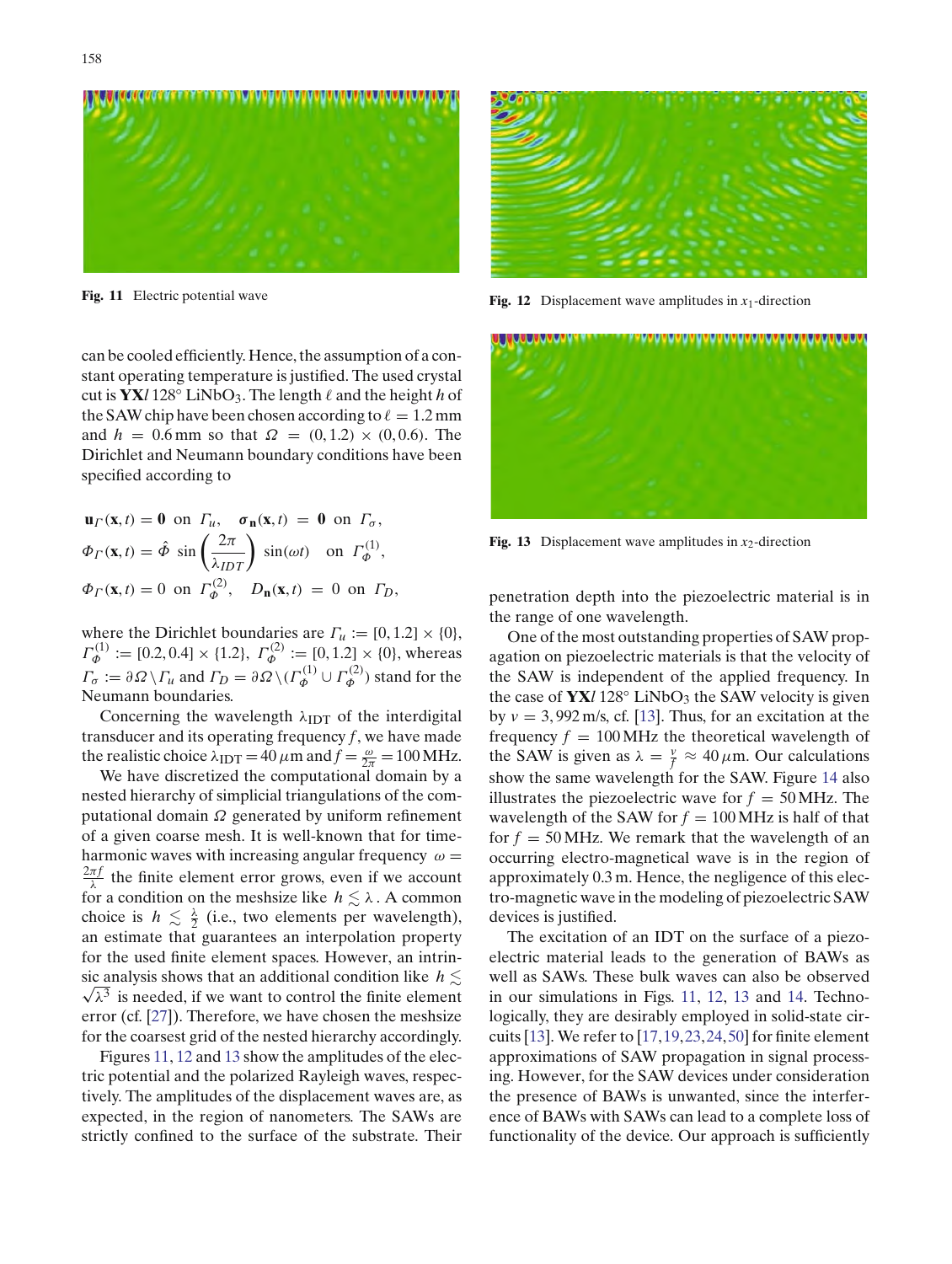

**Fig. 14** Electric potential wave for  $f = 50$  MHz

<span id="page-14-5"></span>

**Fig. 15** Bulkwave Excitation

<span id="page-14-6"></span>

<span id="page-14-7"></span>**Fig.** 16 Phaseshift of  $x_1$ - and  $x_2$ - (flipped) displacements

general to simulate every kind of piezoelectric resona-tor. In Fig. [15](#page-14-6) we have used an YX*l* 38° cut of LiNbO<sub>3</sub> to generate a strong BAW at frequency  $f = 200 \text{ MHz}$ .

We recall from Chapt. 3 that Rayleigh surface waves characteristically show an elliptical displacement, i.e.the displacements in the  $x_1$ - and  $x_2$ -direction are 90 $\degree$  out of phase with one another. Additionally, the amplitude of the surface displacement in the  $x_2$ -direction is larger than that along the SAW propagation axis  $x_1$ . These observations are also true in our numerical computations, see Figs. [16](#page-14-7) and [17.](#page-14-8) In Fig. [16,](#page-14-7) the displacements in the *x*1- and *x*2-direction for a certain surface area are depicted. The *x*2-displacements are flipped vertically for easier comparability.

In Fig. [17](#page-14-8) a certain surface area is magnified and the vectors indicate the surface displacements. All numerical calculations show relatively strong reflections from the boundaries of the SAW device. In real devices these reflections are usually avoided by attaching some adhesive material to the side boundaries. An easy way to model such a damping is to introduce an additional term



**Fig. 17** Displacement vectors for the SAW

<span id="page-14-8"></span>

**Fig. 18** *x*1-displacements with damping

<span id="page-14-9"></span>(the so-called *gyroscopic* term) into the piezoelectric equations which now become

$$
\rho \frac{\partial^2 u_i}{\partial t^2} - \frac{\partial \beta_i}{\partial x_j} \frac{\partial^3 u_i}{\partial^2 x_j \partial t} - c_{ijkl} \frac{\partial^2 u_k}{\partial x_l \partial x_j} - e_{kij} \frac{\partial^2 \Phi}{\partial x_k \partial x_j} = b_i,
$$
  

$$
e_{ikl} \frac{\partial^2 u_k}{\partial x_l \partial x_i} - \epsilon_{ij} \frac{\partial^2 \Phi}{\partial x_j \partial x_i} = \beta_i
$$

cf. e.g. [\[6](#page-15-43),[29\]](#page-15-44). Introducing such a damping at the boundaries of the bottom and left-hand side we indeed get less reflections and thus less disturbances for the SAW. This gets extraordinarily palpable, if we compare the *x*1 displacements in Fig. [12](#page-13-1) (calculations without damping) to the new calculations with damping term in Fig. [18.](#page-14-9)

#### **References**

- <span id="page-14-3"></span>1. Adams, R.A.: Sobolev Spaces. Academic, New York, San Francisco, London (1975)
- 2. Advalytix, A.G.: Personal communication, Brunnthal (2005)
- <span id="page-14-2"></span><span id="page-14-0"></span>3. Auld, B.A.: Acoustic Fields and Wavesin Solids. Wiley, Chichester, New York (1973)
- <span id="page-14-1"></span>4. Ballantines, D.S. (ed.): Acoustic Wave Sensors: Theory, Design and Physico-Chemical Applications. Academic, San Diego (1997)
- <span id="page-14-4"></span>5. Bank, R.E., Welfert, B.D., Yserentant, H.: A class of iterative methods for solving saddle point problems. Numer. Math. **56**, 645–666 (1990)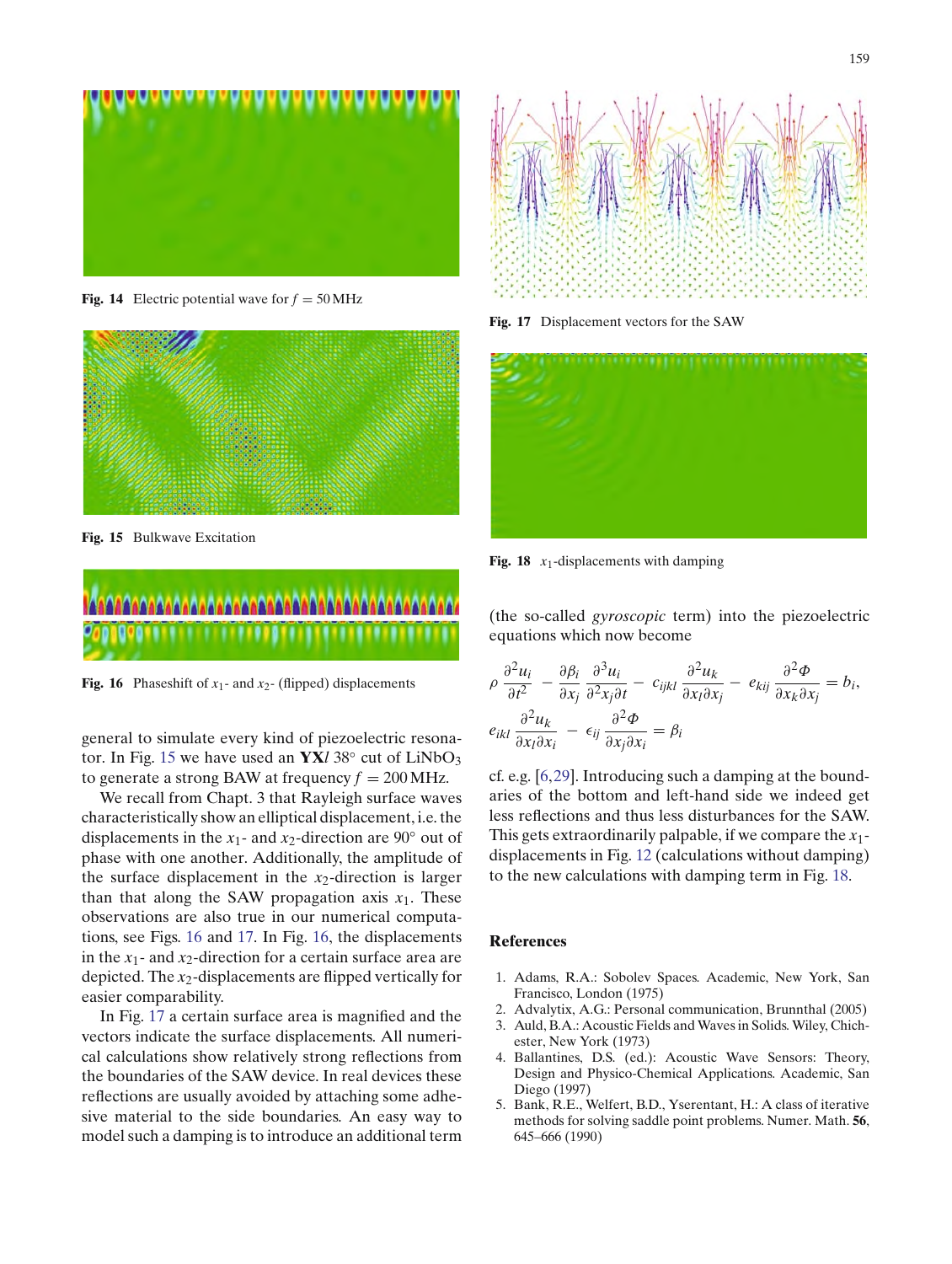- <span id="page-15-43"></span>6. Bathe, K.J., Wilson, E.: Numerical Methods in Finite Element Analysis. Prentice Hall, Englewood Cliffs (1976)
- <span id="page-15-25"></span>7. Benzi, M., Golub, G.H.: A preconditioner for generalized saddle point problems. SIAM J. Matrix Anal. Appl. **26**, 20–41 (2004)
- <span id="page-15-1"></span>8. Bittner, R., Wassermeier, M., Wixforth, A.: Dynamical investigation of macromolecular hybridization bioassays. http://www.arxiv.org/pdf/physics/0207064 (2002)
- <span id="page-15-6"></span>9. Botkin, N., Schlensog, M., Tewes, M., Turova, V.: A mathematical model of a biosensor. In: Proceedings of the 4th International Conference on Modeling and Simulation of Microsystems, Hilton Head Island, SC, USA, March 19–21, pp. 231–234 (2001)
- <span id="page-15-34"></span>10. Bramble, J.H., Pasciak, J.E., Xu, J.: Parallel multilevel preconditioners. Math. Comp. **55**, 1–22 (1990)
- <span id="page-15-28"></span>11. Bramble, J.H., Pasciak, J.E., Vassilev, A.T.: Analysis of the inexact Uzawa algorithm for saddle point problems. SIAM J. Numer. Anal. **34**, 1072–1092 (1997)
- <span id="page-15-21"></span>12. Brezzi, F., Fortin, M.: Mixed and Hybrid Finite Element Methods. Springer, Berlin Heidelberg New York (1991)
- <span id="page-15-3"></span>13. Campbell, C.: Surface Acoustic Wave Devices and Their Signal Processing Applications. Academic, San Diego (1989)
- <span id="page-15-29"></span>14. Cao, Z.H.: Fast Uzawa algorithm for generalized saddle point problems. Appl. Numer. Math. **46**, 157–171 (2003)
- <span id="page-15-26"></span>15. Ciarlet, P., Jr., Huang, J., Zou, J.: Some observations on generalized saddle-point problems. SIAM J. Matrix Anal. Appl. **25**, 224–236 (2003)
- <span id="page-15-30"></span>16. Elman, H.C., Golub, G.H.: Inexact and preconditioned Uzawa algorithms for saddle point problems. SIAM J. Numer. Anal. **6**, 1645–1661 (1994)
- <span id="page-15-38"></span>17. Endoh, G., Hashimoto, K., Yamaguchi, M.: Surface acoustic wave propagation characterization by finite-element method and spectral domain analysis. Jpn. J. Appl. Phys. **34**(5B), 2632– 2637 (1995)
- <span id="page-15-10"></span>18. Eringen, A.C., Maugin, G.A.: Electrodynamics of Continua I. Foundations and Solid Media. Springer, Berlin Heidelberg New York (1990)
- <span id="page-15-39"></span>19. Fagerholm, J.: Wave propagation in diffractive optical elements and surface-acoustic wave devices. CSC Research Report R07/96, Center for Scientific Computing, Helsinki University of Technology, Espoo (1996)
- <span id="page-15-13"></span>20. Feldmann, M., Hénaff, J.: Surface Acoustic Waves for Signal Processing. Artech House, Boston (1989)
- <span id="page-15-19"></span>21. Grisvard, P.: Elliptic Problems in Nonsmooth Domains. Pitman, Boston (1985)
- <span id="page-15-14"></span>22. Hasegawa, K., Koshiba, M.: Finite-element solution of Rayleigh-wave scattering from reflective gratings on a piezoelectric substrate. IEEE Trans. Ultrason. Ferroelectr. Freq. Control **37**, 99–105 (1990)
- <span id="page-15-40"></span>23. Hofer, M., Jungwirth, M., Lerch, R., Weigel, R.: Accurate and efficient modeling of SAW structures. Frequenz **55**, 64–72 (2001)
- <span id="page-15-41"></span>24. Hofer, M., Lerch, R., Finger, N., Kovacs, G., Schöberl, J., Langer, U.: Finite element calculations of wave propagation and excitation in periodic piezoelectric systems, In: Proceedings of the WCCM V, 5th World Congr. on Comput. Mech., Vienna (2002)
- <span id="page-15-31"></span>25. Hoppe, R.H.W., Wohlmuth, B.: Adaptive multilevel techniques for mixed finite element discretizations of elliptic boundary value problems. SIAM J. Numer. Anal. **34**, 1658– 1681 (1997)
- <span id="page-15-32"></span>26. Hoppe, R.H.W., Wohlmuth, B.: Multilevel iterative solution and adaptive mesh refinement for mixed finite element discretizations. Appl. Numer. Math. **23**, 97–117 (1997)
- <span id="page-15-37"></span>27. Ihlenburg, F.: Finite Element Analysis of Acoustic Scattering. Springer, Berlin Heidelberg New York (1998)
- <span id="page-15-36"></span>28. Institute of Electrical and Electronics Engineers, Standard on piezoelectricity. IEEE Trans. Sonics Ultrason. **3**, (1978)
- <span id="page-15-44"></span>29. Kardestuncer, H. (ed.): Finite Element Handbook. McGraw-Hill, New York (1987)
- <span id="page-15-15"></span>30. Kino, G.S.: Acoustic Waves: Devices, Imaging, and Analog Signal Processing. Prentice-Hall, Englewood Cliffs (1987)
- <span id="page-15-22"></span>31. Klawonn, A.: Preconditioners for indefinite problems. Doctoral Dissertation, University of Münster (1996)
- <span id="page-15-33"></span>32. Klawonn, A.: An optimal preconditioner for a class of saddle point problems with a penalty term. SIAM J. Sci. Comput. **19**, 540–552 (1998)
- <span id="page-15-16"></span>33. Lerch, R.: Simulation of piezoelectric devices by two- and three-dimensional finite elements.IEEE Trans. Ultrason. Ferroelectr. Freq. Control **37**, 233–247 (1990)
- <span id="page-15-18"></span>34. Lewis, M.F.: On Rayleigh waves and related propagating acoustic waves. In: Ash, E.A., Paigepages, E.G.S. (eds.) Rayleigh-Wave Theory and Applications, pp. 37–58. Springer, Berlin Heidelberg New York (1985)
- <span id="page-15-11"></span>35. Maugin, G.A.: Continuum Mechanics of Electromagnetic Solids. North-Holland, Amsterdam (1987)
- <span id="page-15-4"></span>36. Morgan, D.P.: Surface-Wave Devices for Signal Processing. Elsevier, Amsterdam (1991)
- <span id="page-15-20"></span>37. Necas, J.: Sur une méthode pour resoudre les équations aux dérivées partielles du type elliptique, voisine de la variationnelle. Ann. Sc. Norm. Super. Pisa **16**, 305–326 (1962)
- <span id="page-15-27"></span>38. Nicolaides, R.A.L.: Existence, uniqueness and approximation for generalized saddle point problems. SIAM J. Numer. Anal. **19**, 349–357 (1982)
- <span id="page-15-17"></span>39. Ogilvy, J.A.: An approximate analysis of waves in layered piezoelectric plates from an interdigital source transducer. J. Phys. D Appl. Phys. **29**, 876–884 (1996)
- <span id="page-15-5"></span>40. Oliner, A.A.: Acoustic Surface Waves. Springer, Berlin Heidelberg New York (1977)
- <span id="page-15-35"></span>41. Oswald, P.: Multilevel Finite Element Approximation: Theory and Applications. Teubner, Stuttgart (1994)
- <span id="page-15-0"></span>42. Pollard, J., Castrodale, B.: Outlook for DNA microarrays: emerging applications and insights on optimizing microarray studies, report. Cambridge Health Institute, Cambridge (2003)
- <span id="page-15-2"></span>43. Rathgeber, A., Wixforth, A.: Flat fluidics: liquid handling without walls. http://arxiv.org/physics/0104079 (2001)
- <span id="page-15-12"></span>44. Rayleigh, L.: On waves propagating along the plane surface of an elastic surface. Proc. Lond. Math. Soc. **7** 4–11 (1885)
- <span id="page-15-7"></span>45. Rocke, C., Govorov, A.O., Wixforth, A., Böhm, G., Weimann, G.: Exciton ionization by intense piezoelectric surface waves on a semiconductor quantum well. Phys. Rev. **B 57**, 6850 (1998)
- <span id="page-15-8"></span>46. Rotter, M., Rocke, C., Böhm, S., Lorke, A., Wixforth, A., Rulle, W., Korte, L.: Single-chip fused hybrids for acoustoelectric and acousto-optic applications. Appl. Phys. Lett. **70**, 2097 (1997)
- <span id="page-15-23"></span>47. Silvester, D., Wathen, A.: Fast iterative solution of stabilised Stokes systems part I: using simple diagonal preconditioners. SIAM J. Numer. Anal. **30**, 630–649 (1993)
- <span id="page-15-24"></span>48. Silvester, D., Wathen, A.: Fast iterative solution of stabilised Stokes systems part II: using general block preconditioners. SIAM J. Numer. Anal. **31**, 1352–1367 (1994)
- <span id="page-15-9"></span>49. Streibl, M., Kutschera, H.J., Sauer, W., Wixforth, A.: Numerical and experimental analysis of complex surface acoustic wave fields. In: Yuhas, D.E. (ed.) Proceedings of the IEEE International Ultrasonic Symposium, San Juan, Puerto Rico, 2000 (2001)
- <span id="page-15-42"></span>50. Ventura, P., Hodé, J.M., Desbois, J., Solal, M.: Combined FEM and Green's function analysis of periodic SAW strucutre, application to the calculation of reflection and scattering